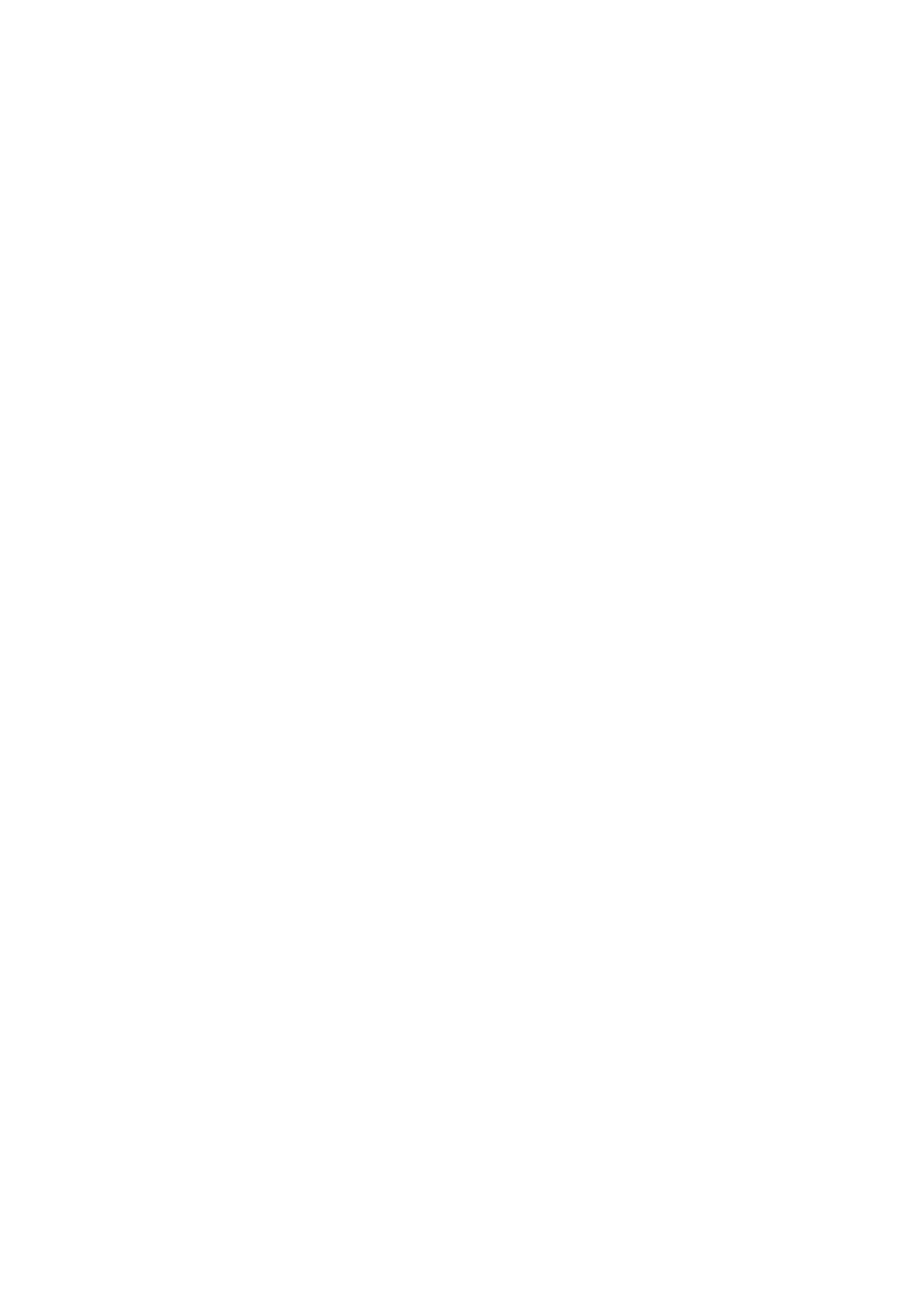# **Alcohol policy in England and Wales since 2010: Evidence, policy and politics**

In May 2010, the newly formed Conservative and Liberal Democrat coalition government pledged to ban the sale of below-cost alcohol, review alcohol pricing, strengthen licensing legislation, and tackle sales to underage drinkers (HM Government, 2010: 13-14). In March 2012, the Government's Alcohol Strategy replaced the promise of a ban on below-cost sales with a commitment to introduce a minimum price per unit of alcohol: a measure welcomed by the public health community as it appeared to signal a shift in the policy equilibrium (Nicholls, 2012).

Over the following years these policies either failed to be widely implemented or were abandoned. Coalition alcohol policy, therefore, moved from radical supplyside controls to the previous equilibrium of light-touch regulation. Alcohol policy in England and Wales is set by the Government in Westminster, whereas alcohol licensing in Scotland is a devolved power and the Scottish Government have independently pursued the policy of minimum unit pricing. Recent developments in Scottish alcohol policy have been explored elsewhere, as have the tactics used by industry lobbyists against minimum unit pricing at Westminster (Katikireddi et al., 2014 a and b; McCambridge et al., 2014; Holden et al., 2012; Hawkins and Holden, 2012). Taking industry resistance as a given, and focussing specifically on policy at Westminster, this paper will consider what other political factors contributed to prevent fundamental policy change under this administration.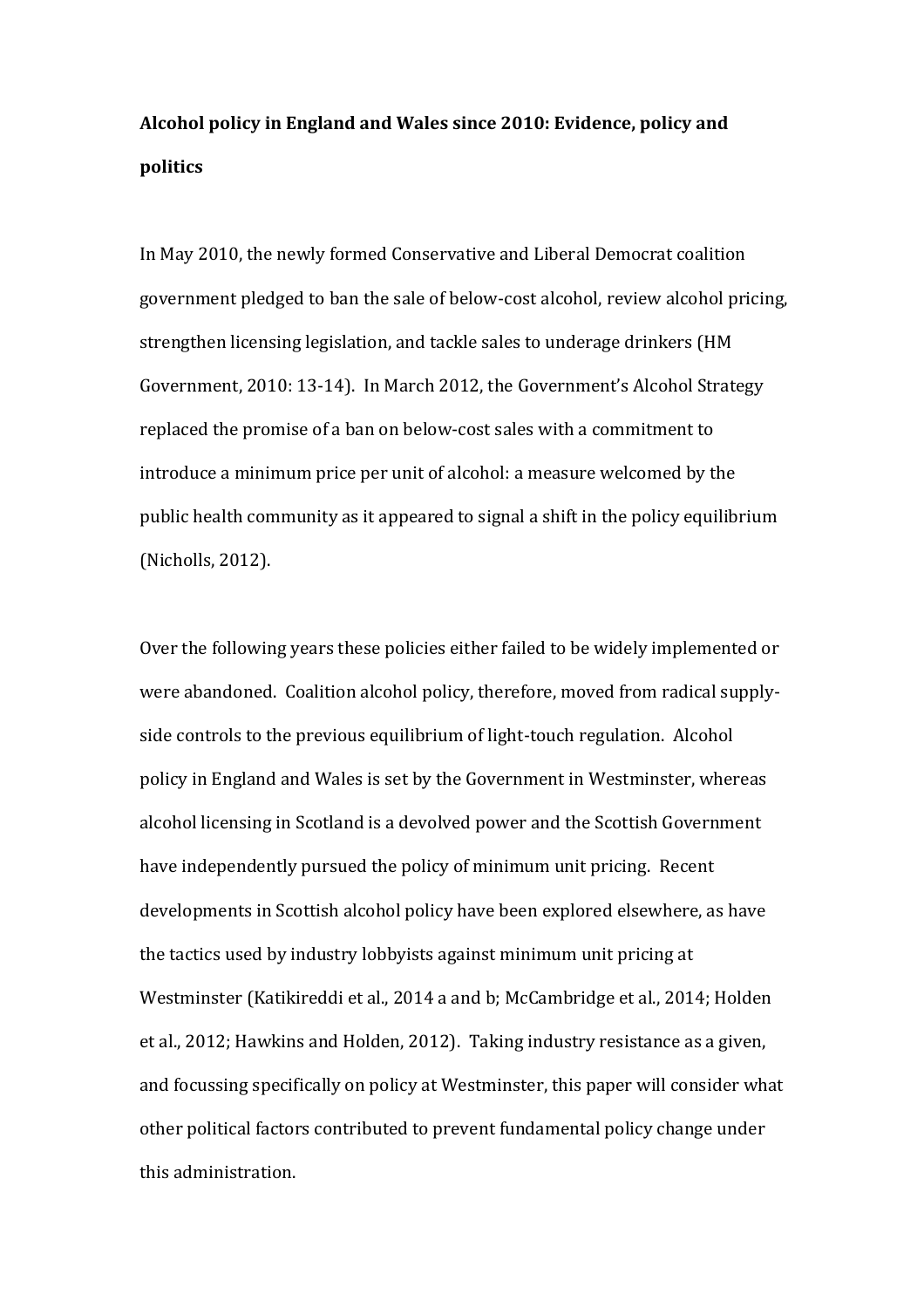Adopting a historically-informed political science perspective, we argue that the 'problems' alcohol policy addresses are subject to the interaction of complex political forces. Problem-definition plays a key role in determining policy solutions; equally, policy solutions are often made to 'fit' perceptions of what the problem, and policy goal, is. We ask how the framing of Coalition alcohol policies contributed to the development and the demise of policy initiatives and what this tells us about the relationship between 'evidence-based' policy and the pragmatic realities of political decision-making.

Party politics and alcohol policy: a brief historical overview

The three main UK parties have complex historical relationships with alcohol. The Victorian Liberal Party struggled to reconcile its support for local democratic accountability, its valorisation of individual freedom, its defence of free markets, and the New Liberal belief in the role of the state in protecting the individual from moral threats. Historically, Liberals were torn between those who supported deregulation of the alcohol market on free trade principles and those who were attracted to the temperance movement and its vision of social progress through sobriety (Harrison, 1971; Greenaway, 2003; Nicholls, 2009).

The early Labour Party also drew from Victorian temperance (Jones, 1987). Socialist temperance was influential within the early union movement, condemning 'The Trade' as a capitalist interest that exploited workers while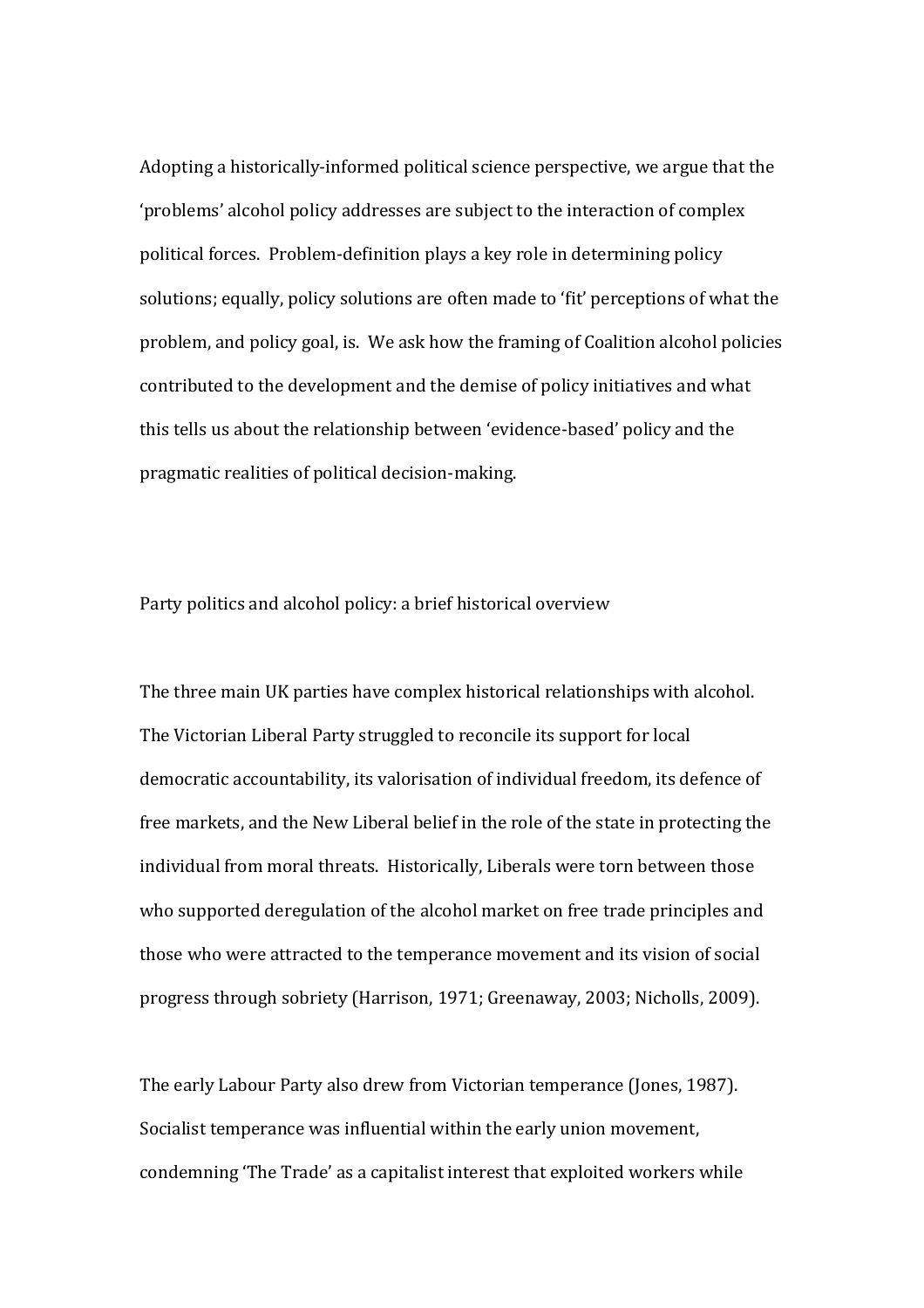weakening their capacity to organise (see, e.g., Snowden, 1908; Burns, 1914). On the other hand, the Labour Movement also stood for a defence of working class culture, and temperance was often perceived as a thinly-veiled attack on working class lifestyles; moreover, pubs and working men's clubs often provided the infrastructure for local activists. Hence, there was a conflict between socialist critiques of the drinks industry as an arm of organised capital and the defence of pubs in the domain of cultural politics.

The Conservatives became associated with the drinks trade from the 1870s and retained a close ties thereafter. Deregulatory legislation was introduced under successive Conservative administrations beginning with the Licensing Act of 1961. Sunday opening, the removal of the 'afternoon gap', and the demonopolising 1990 Beer Orders were all introduced under Margaret Thatcher, although this latter caused considerable tensions within the brewing industry (Spicer at al., 2012). The natural fit between Conservative politics and the interests of the drinks industry is, however, complicated by the traditional role of the Tories as the defenders of moral conservatism and the 'party of law and order'. The defence of economic freedom conflicts with the commitment to police moral transgression, especially where a disinhibitory drug such as alcohol is concerned.

Historically, alcohol has proved an awkward problem for parties seeking to arrive at coherent policy positions. This complexity is compounded by the interdepartmental nature of alcohol policy (Baggott, 2012; Cairney and Studlar, 2014). While the role of the Home Office in addressing antisocial behaviour and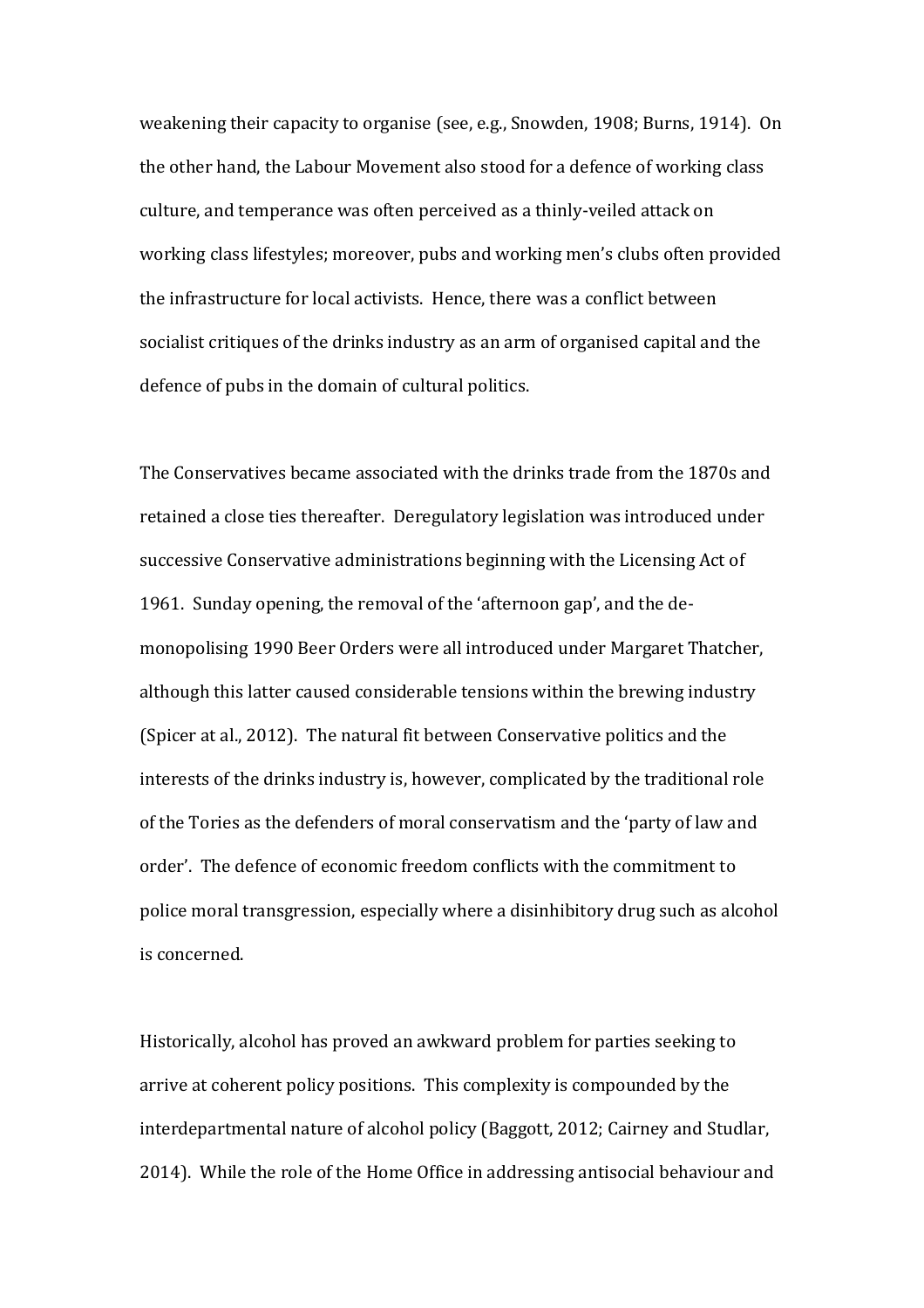the Department of Health in addressing health implications are longstanding, recently the Health Select Committee identified twelve departments with a direct interest in alcohol policy (Health Committee, 2012, 115). Furthermore, relations between these are rarely synergistic (Greenaway, 2011, 416-17.) Not only do departmental perspectives shape ideas about problem definition and policy solutions (Smith, 2012), but the relationship between departments is asymmetrical. Describing efforts to keep MUP on the policy agenda towards the end of the Labour administration, a former Minister for Public Health noted the departmental hierarchies involved:

*JN: Is there a hierarchy of departments on this?*

*Interviewee: Yes.*

*JN: And is the Treasury the top of the tree?*

*Interviewee: Absolutely. Well, in this case it would be BIS. Treasury would stand as the next one, but what was the DTI, because obviously there were issues of what would happen to the industry, and they were saying, you know, 'Armageddon', and we were saying 'No, it wouldn't'. But it was up to the DoH to clearly demonstrate that, and the DTI was not about to put lots of resources in to settle it for us.*

(Author interview)<sup>1</sup>

These conflicting policy outlooks and priorities have consequences not only for the development of policy ideas, but also the framework within which policy is considered.

<sup>1</sup> Author interviews with national policy stakeholders (n=12) were carried out in 2011-12.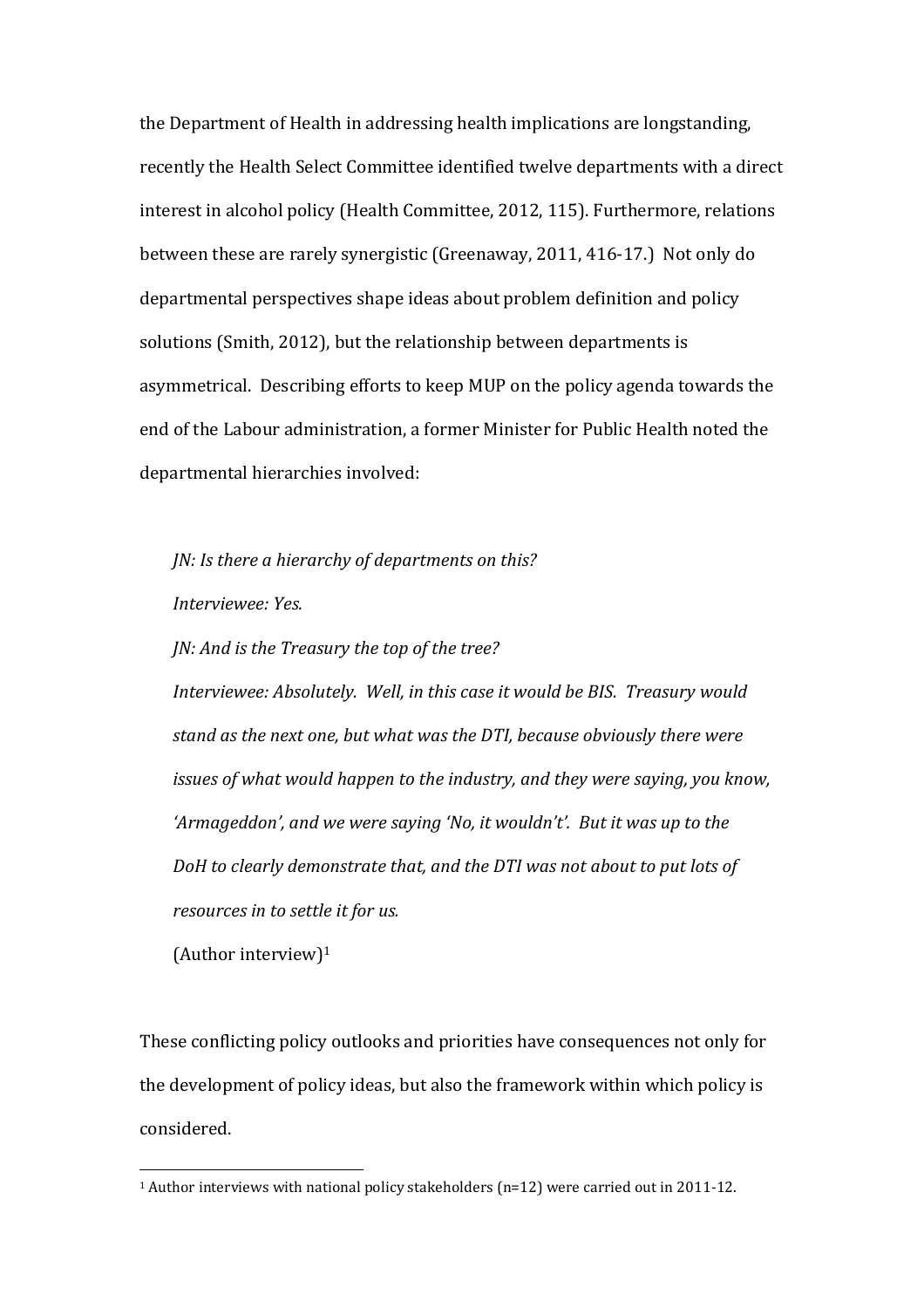#### Framing the 'Alcohol problem'

Historically, alcohol policy has been framed in radically different ways. In mid-Victorian times there was a division between those seeing alcohol consumption as a moral issue and those couching the debate in terms of individual freedom. By the Edwardian period attention moved to the role of alcohol in the 'Condition of England' question and supposed national degeneration. During World War I, policy was dominated by a concern for national efficiency, followed after 1920 by debates concerning the role of alcohol in leisure activities but also a concern with alcoholism as a 'disease' (Greenaway 2003). After 1945, when Whitehall rather than Westminster had become the chief venue for policy initiatives, the plethora of government departments involved meant that framing became particularly complex and elastic.

The political framing of alcohol is neither stable nor under the control of those driving policy. Politicians are influenced by broader ideological goals, the pursuit of personal ambitions and pressure from outside influences. Thus, in the early 2000s, New Labour originally presented licensing liberalisation as a business deregulation measure. However, this became overlaid with a 'continental drinking culture' frame that was swiftly undermined by a mediadriven 'Binge Britain' frame that presented deregulation as a dereliction of duty in the face of increasing youth disorder (Greenaway, 2011; Baggott, 2010; Light, 2005; Nicholls, 2013; Critcher, 2008).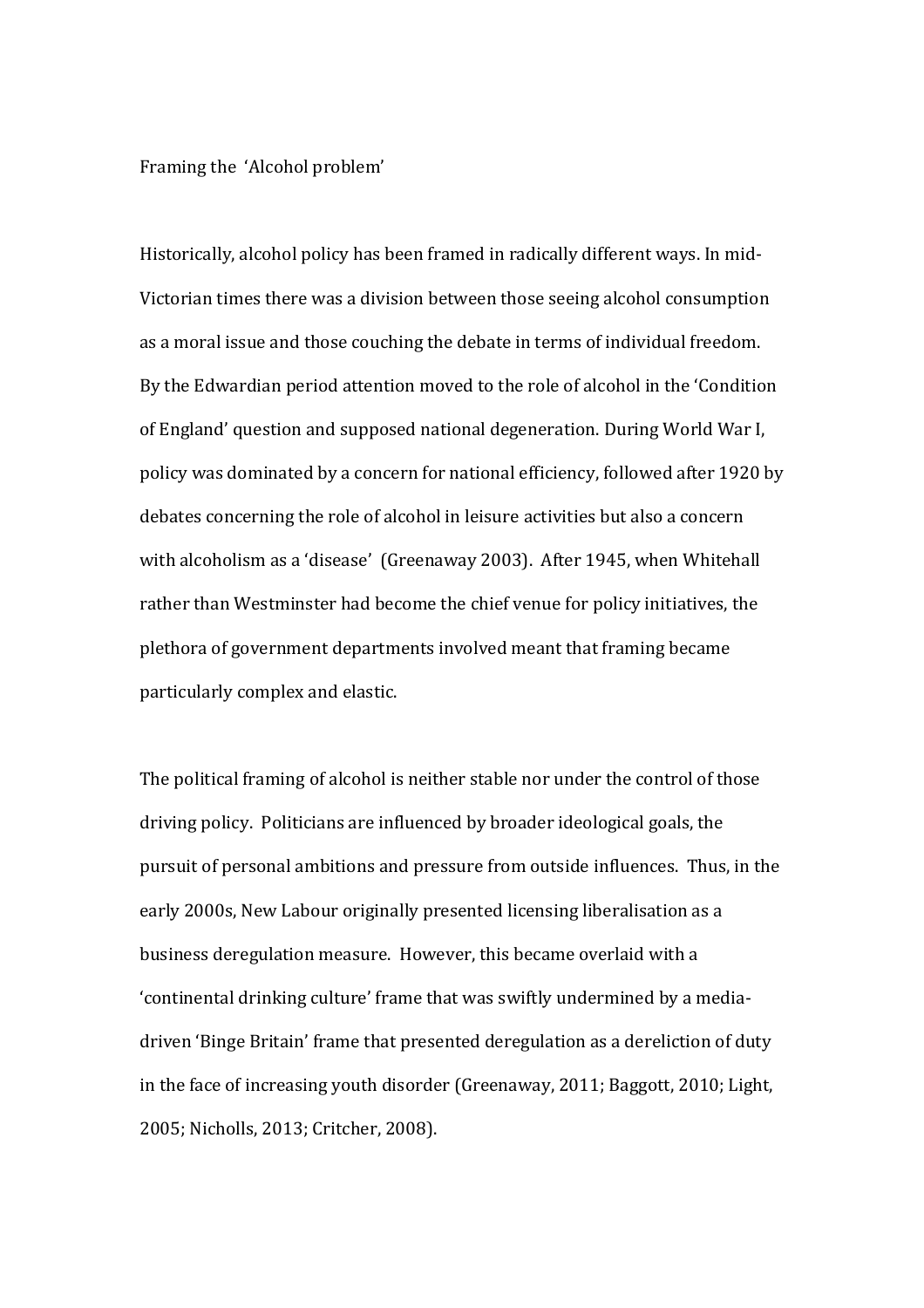The political failure of New Labour's alcohol policy allowed opposition parties opportunistically to emphasise their own law-and-order credentials. Attacking New Labour liberalisation fitted with a narrative of fixing 'Broken Britain' that formed a key pillar of Conservative election strategy at the time (see, e.g. Grayling, 2009). In framing alcohol as a problem of public disorder, the Conservatives exploited their role as the 'party of law and order', while targeting a policy area that was an Achilles Heel for New Labour (Nicholls, 2012: 258; Critcher, 2008: 166). This reframing of alcohol policy as a law and order issue, rather than an economic development opportunity, was reflected in the decision to move responsibility from the Department of Culture, Media and Sport back to the Home Office. The Coalition also launched a consultation on 'rebalancing' licensing legislation towards greater local accountability (Home Office, 2010): a policy that suited the narrative of 'localism', which had also formed a key plank of the Coalition programme.

Policy frames not only determine policy solutions; they also establish different, often competing, evidence bases: the 'evidence base' for a given policy is not independent of issue problematisation. The evidence base relevant to Treasury officials is not identical to that relevant to officials in the Department of Health. The same is true locally: evidence relevant to a licensing authority concerned with public order will not be identical to that relevant to a local health board concerned with reducing incidences of liver disease (Toner et al., 2014; Martineau et al.,2013; Phillips and Green, in press). Policy frames, then, are not overlaid onto evidence; they are integral to its identification, development and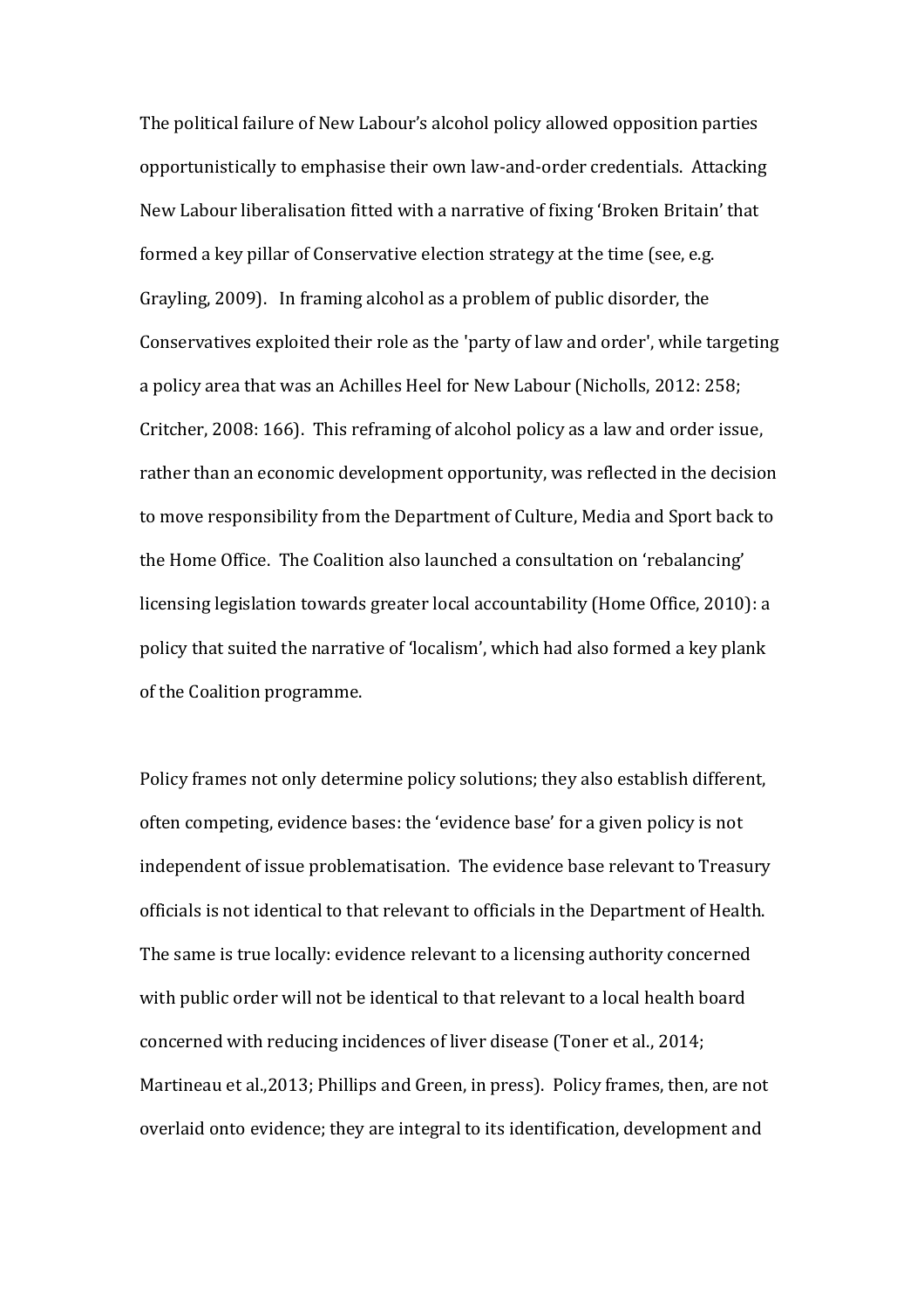application, and lack of congruence between frames and evidence can undermine the coherence of policy arguments.

Farnsworth (2007) argues that corporate power in policy arenas is structural: on the one hand excluding ideas from the policy agenda through the threat of disinvestment, but also seeking to theoretically align commercial interests with the 'common interest'. As regards alcohol policy, this latter strategy involves aligning the interests of the industry with those of a notional majority of moderate drinkers. Alcohol policy debates have long been characterised by appeals to wider principles around individual freedom as against the duties of the state to protect its population (Nicholls, 2009). Building on this long history industry advocates seek to make personal freedom for the moderate majority, and the narrow problem of youth disorder, the terrain on which policy debates are fought - a perspective which, as Haydock (2014) argues, dovetails neatly with broader neoliberal conceptions of personal responsibility. By contrast, public health advocacy has sought to shift the ground towards the precautionary responsibility of Government to protect public health across a whole population in which the lines between moderate, hazardous and harmful are not set in stone.

At stake here is not simply the 'evidence base' but a set of political and ethical principles. The international evidence that 'whole population' interventions on availability, price and marketing are effective in reducing consumption and harm is well established with Babor et al.'s influential study *Alcohol: No Ordinary Commodity* providing what one leading health advocate has called the 'Bible' of public health policy evidence (Health Committee, 2012: Ev 2; Babor et al., 2010).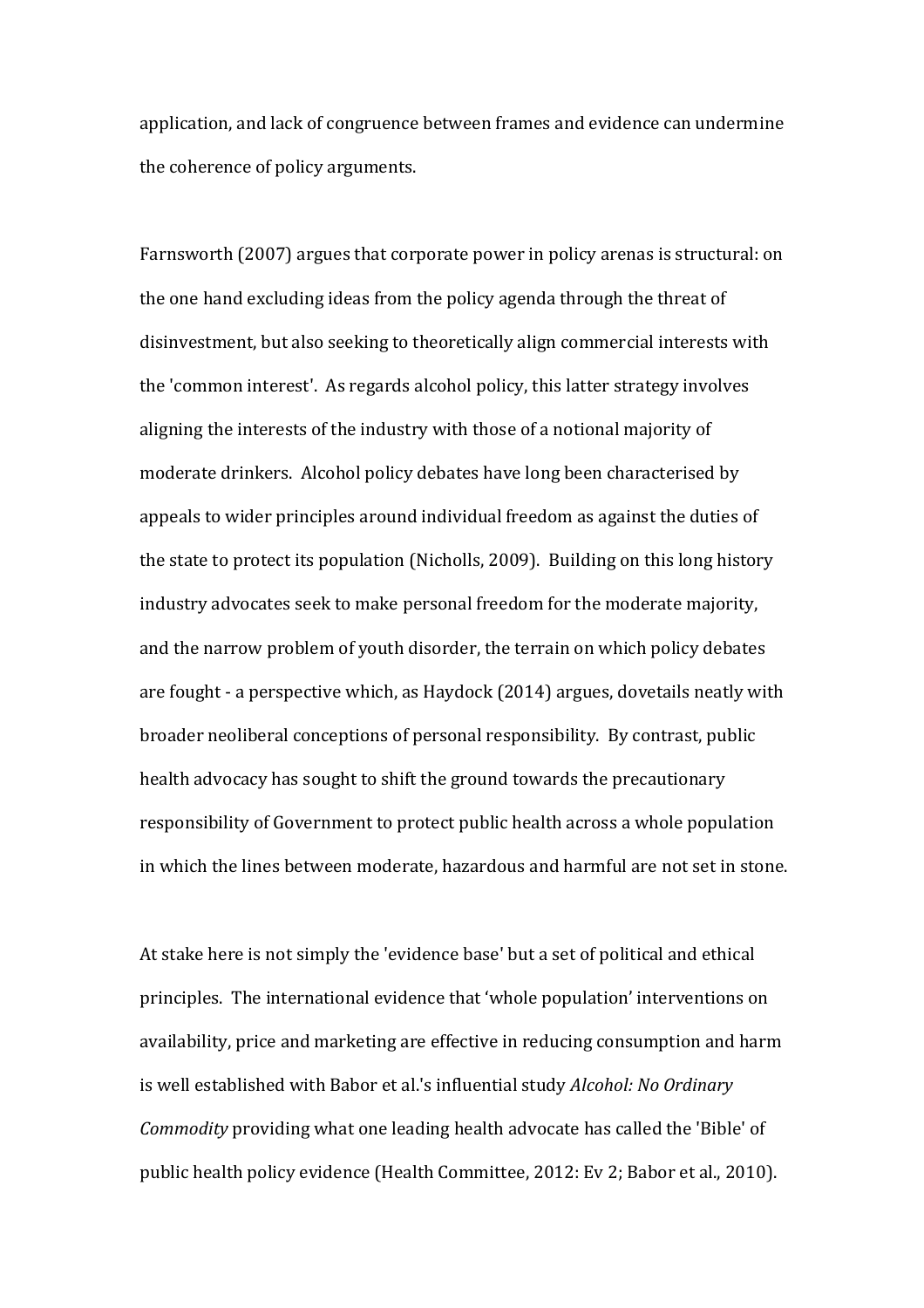However, the question of whether a Government *ought* to introduce such measures at an unavoidable cost to other liberties is a political question, and not one that can be resolved solely through an appeal to science - especially in a domain as culturally specific as drinking behaviours, where it cannot be assumed intervention effects translate seamlessly across settings.

## Targeting price: minimum unit pricing

The genesis of advocacy for minimum unit pricing [MUP] in the UK has been described elsewhere, as have its adoption by the Scottish Government and alcohol industry attempts to derail the policy in both Scotland and England (Nicholls, 2012; Katikireddi et al., 2014a and b; Hilton et al., 2014; Gornall 2014; McCambridge et al., 2013). Put briefly, in 2007 researchers at the University of Sheffield were commissioned by the Department of Health to produce a review of alcohol policy measures. Professor Tim Stockwell, who had played a key role in developing minimum pricing in Canada, acted as an advisor and supported exploration of it as a policy option. The now famous 'Sheffield Model', included MUP in its econometric and epidemiological models of the relationship between price, consumption and harm (Brennan et al., 2008).

Despite the complexity of the Sheffield Model, minimum unit pricing has a natural appeal to common sense: it *seems* obvious that if you make the cheapest alcohol more expensive, then consumption at that end of the market will fall. MUP, therefore, is a both a complex science of econometrics, price elasticity estimates, consumption distributions and harm projections, and an apparent 'no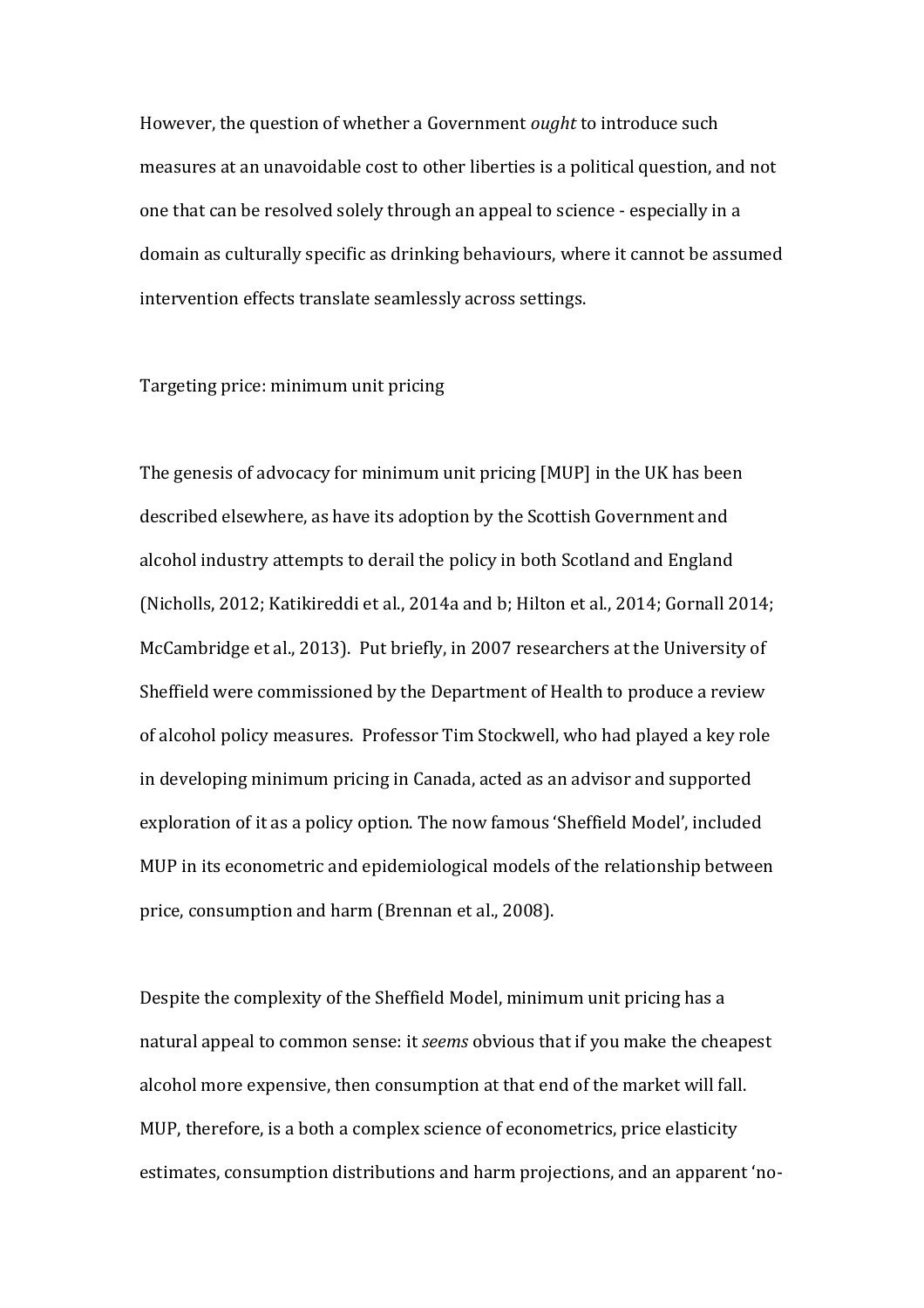brainer' solution to the problem of deep discounting. Consequently, MUP is amenable to operating as a policy heuristic (Cairney 2014b). That is to say, the complicated question 'do you believe the econometric models sufficiently demonstrate MUP will reduce alcohol harms in vulnerable population subgroups?' may be substituted in the minds of policymakers and the public alike for the simpler question 'do you object to very cheap alcohol?' (Kahneman, 2011). The tension between scientific and intuitive approaches to the validity of MUP helps explain tensions in subsequent policy framing.

MUP swiftly caught on as a policy 'idea' (Smith 2012 and 2013). However, to different stakeholders it presented a solution to different problems. Many within public health saw MUP as contributing to the 'prevention paradox' in which small reductions in harms spread across a large population produced a 'maximum public health gain' (Health Committee, 2012: ev10). For others, MUP represented an 'exquisitely targeted' intervention aimed only at heavy drinkers (Sheron et al., 2014), while a third view emphasised that MUP would affect all drinkers to some degree, but disproportionately those drinking at harmful levels, thereby representing a form of what the Marmot Review described as 'proportionate universalism' (2014; Katikireddi, 2014b: 15; Holmes, 2014; Marmot et al., 2010). Although large alcohol producers vociferously opposed the measure, some brewers (such as Molson Coors and Greene King), many pub operators and the consumer group CAMRA, saw MUP as a method for equalising a market distorted by deep supermarket discounting, thereby tackling a longterm decline in pub numbers.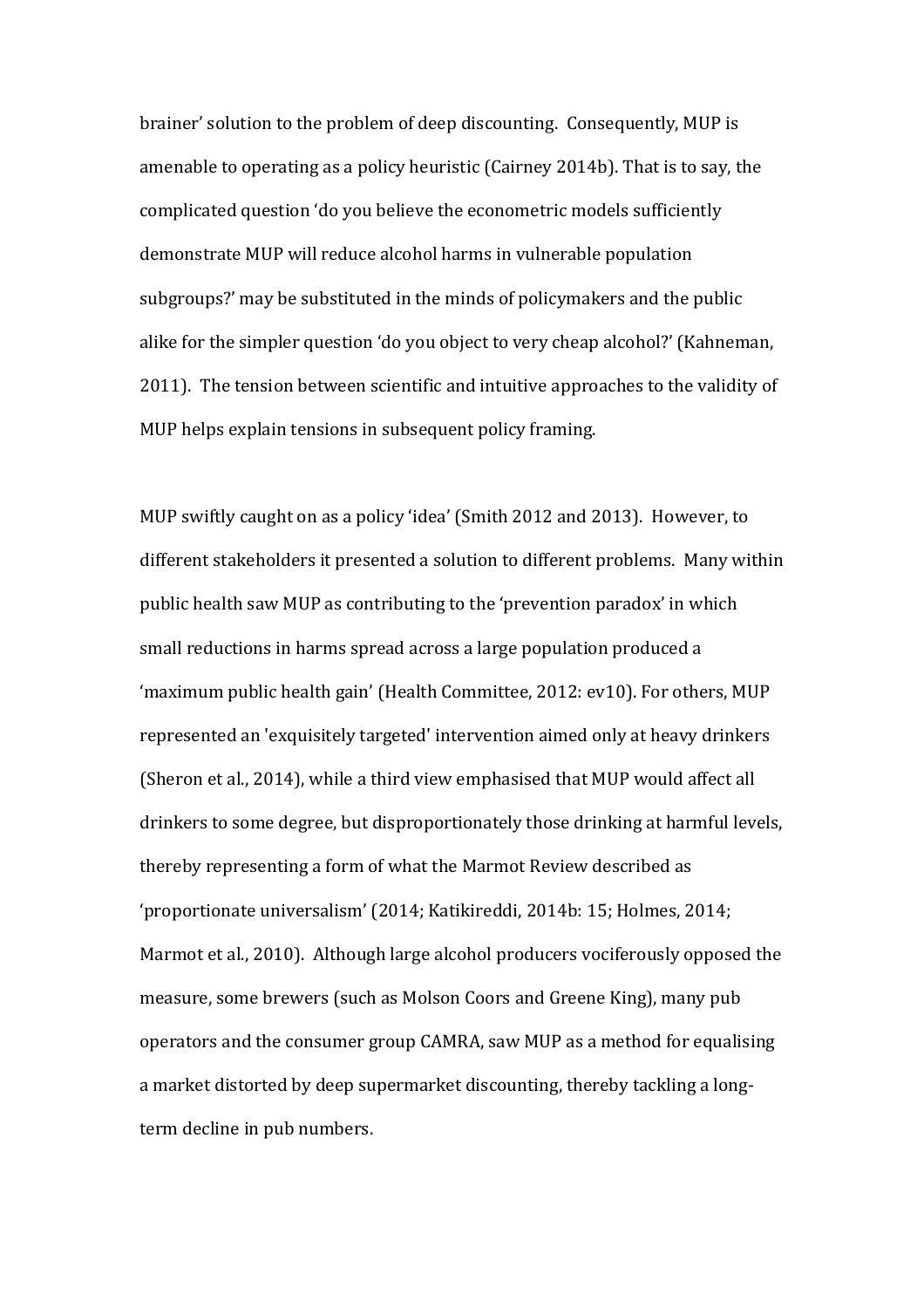Critically, however, the Home Office construed MUP as tackling the 'scourge of violence caused by binge drinking' (HM Government, 2012: 2). As the Home Office minister Jeremy Browne put it:

It is undoubtedly true to say, regardless of what conclusion one reaches on this issue, that some young people with low disposable incomes drink irresponsibly and are price-sensitive when buying alcohol. They are a particular problem. The question that we need to resolve is whether minimum unit pricing is the best way of tackling that problem. (HC Deb, March 14 2013 c476)

However, this was contrary to conclusions drawn from the Sheffield model which suggested the policy best targeted those consuming large amounts of shop-bought alcohol, typically consumed in the home, not in public where the type of antisocial behaviour identified as a policy concern typically occurs.

In reviewing the Alcohol Strategy, the Health Select Committee drew attention to this contradictory framing. Asked for his views, the Chair of the Alcohol Health Alliance replied 'I do not mind too much how it was framed. What I mind about is how it measures up to what I think it requires in order to reduce our per capita consumption and the concomitant harm' (Health Committee, 2012: ev1). However, pragmatic social disorder framing weakened the focus on the aspect of the evidence – that MUP would reduce health harms among the heavier drinking subgroups – which was most robust. The Health Committee noted this risk stating that 'the main focus of this strategy is the need to address public order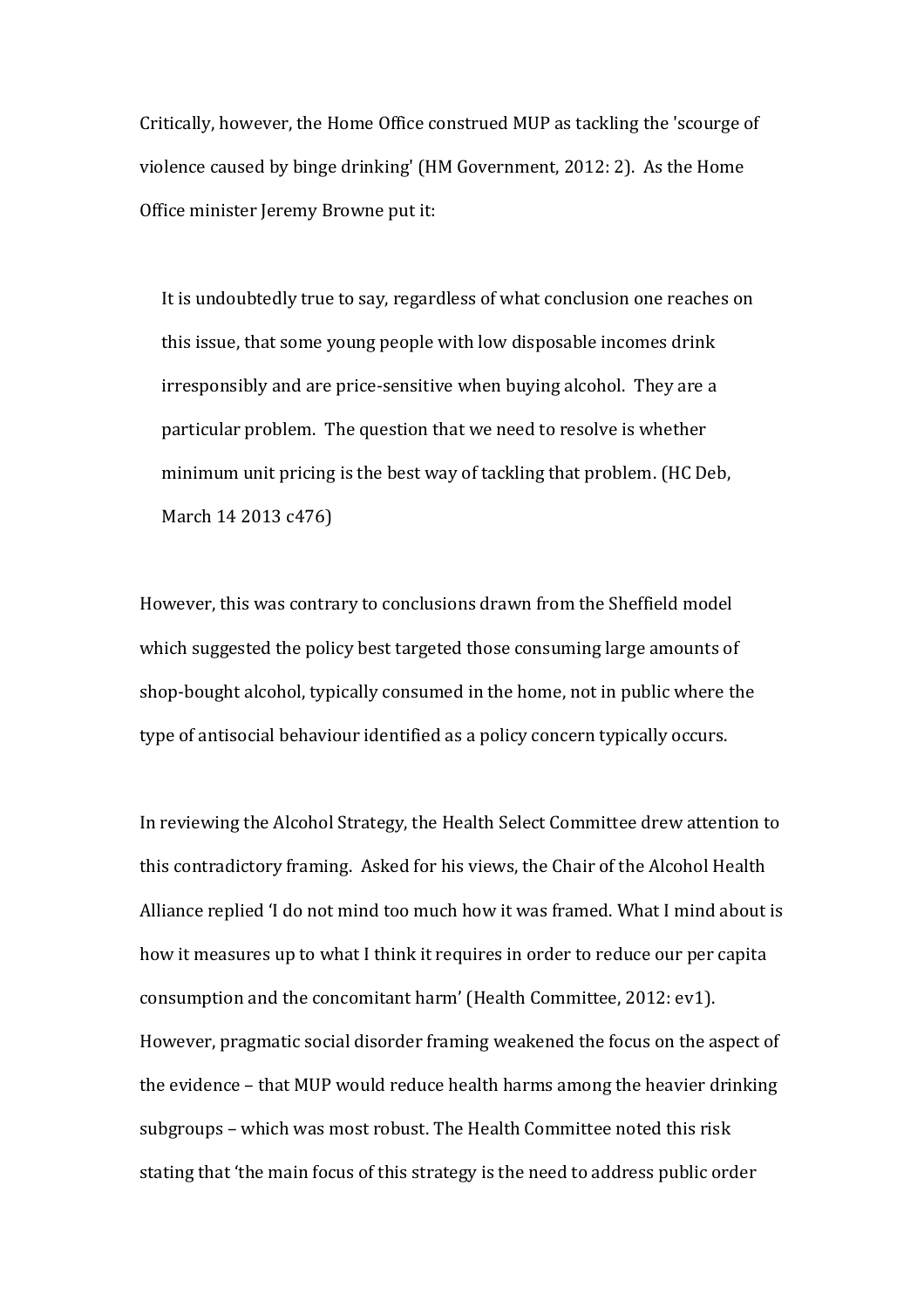issues … but … the health impact of alcohol is more insidious and pervasive' and called for the Government to 'build its case for a minimum unit price' more effectively (Health Committee, 2012: 3-4). In response, the Department of Health said the crime and disorder focus 'reflect[ed] public concern on these issues' (Department of Health, 2012: 1). However, the need to fit MUP within a familiar (and more populist) frame left the policy exposed to the challenge that it would not achieve what the evidence suggested it should.

While minimum unit pricing divided the alcohol industry, opposition was led by the Wine and Spirits Trade Association who, in addition to the kind of lobbying detailed by McCambridge et al. (2014), launched a high-profile media campaign to "kill" MUP under the banner 'Why Should Responsible Drinkers Pay More' (Quinn, 2013; WSTA, 2013). Seeking to establish commercial interests as the 'common interest', this rejected the claim MUP would reduce crime while emphasising unfairness to moderate drinkers. The success of this campaign is reflected in the terms by which the Government announced it was abandoning the policy in July 2013: that it did not have 'enough concrete evidence that [it] would be effective in reducing harms associated with problem drinking … without penalising people who drink responsibly'. Those harms were understood to be 'drunken behaviour and alcohol-fuelled disorder' (HC Deb, 17 July 2013 c1113).

Policy streams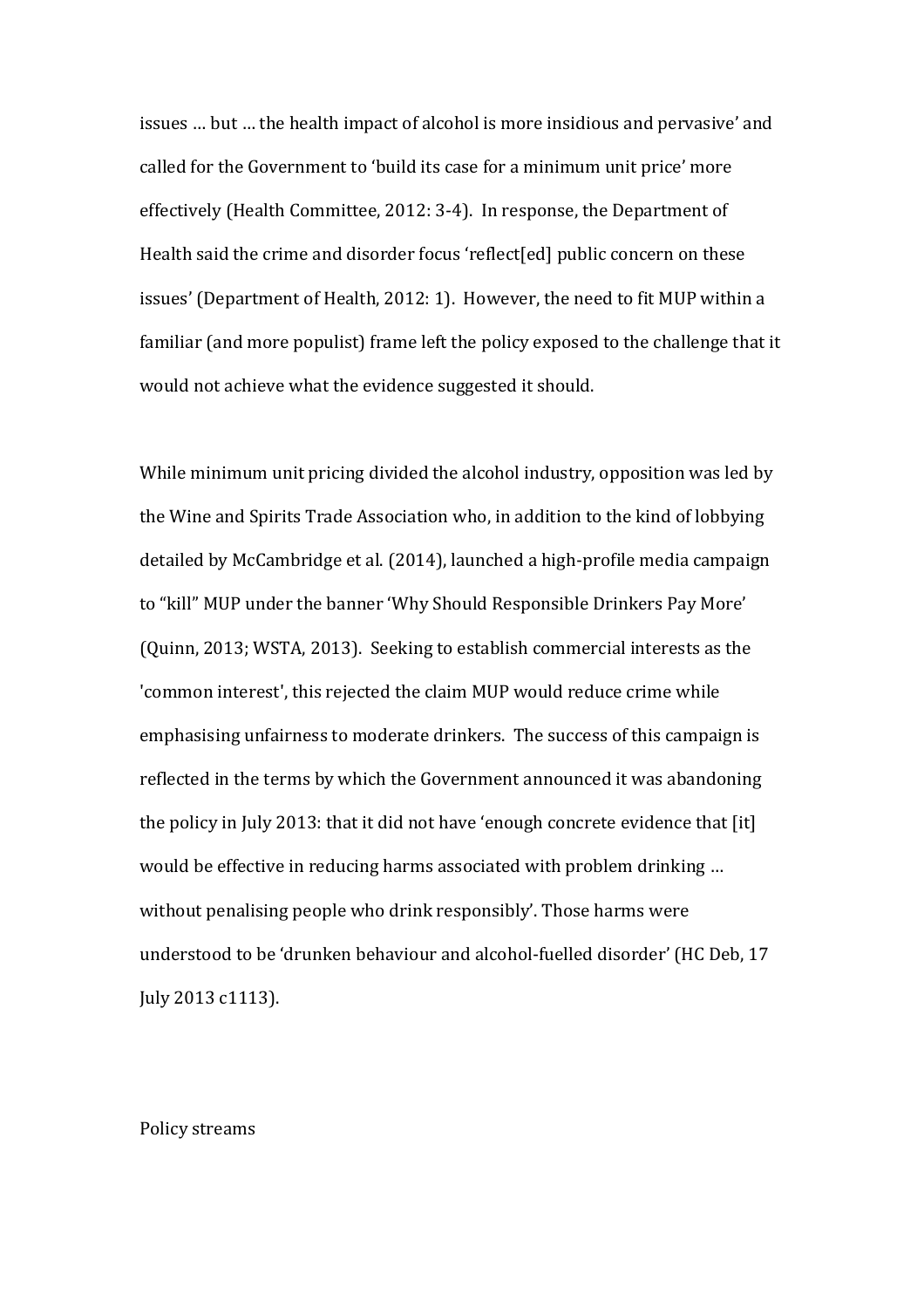The amenability of MUP to an unusual range of stakeholders resonates with John Kingdon's 'policy streams' model of change. Kingdon argues that the policy process is inherently elastic, fluid and shaped by three 'policy streams' that interact in complex and sometimes unpredictable ways: the *problem* stream (an issue becomes seen as a matter of widespread social or media concern, perhaps following media campaigns or some shocking accident); the *policy* stream (a policy solution to the problem is developed and championed within government agencies); and the *politics* stream (the wider political and party conditions, the tenor of public debate and so forth within which policy debates occur) (Kingdon, 1995). When the three streams converge, a 'policy window' opens whereby a particular solution gets onto the agenda. However, as Kingdon puts it, '[O]pen windows are small and scarce. Opportunities may come, but they also pass. Windows do not stay open long' (1995, 204).

The 'problem stream' was partly epidemiological. In the mid-2000s, annual per capital alcohol consumption reached historically high levels, as did alcoholrelated hospital admissions, raising the media profile of the issue (Health Committee, 2010a: 14-21; Nicholls, 2012: 259; for examples see e.g. Deacon et al. eds., 2007; Slack 2006). Wile the night-time economy became the subject of widespread media interest in the mid-2000s (Greenaway, 2011; Critcher, 2008; Nicholls, 2009) a series of 'focussing events' – such as the murder of the parent Gary Newlove outside his home by drunken youths in 2008 – also drew media attention to the impact of cheap alcohol sales in off-licences and supermarkets (Hughes et al., 2008; Newlove, 2008). Giving evidence to a Health Select Committee inquiry into alcohol in 2009, the sociologist Martin Plant described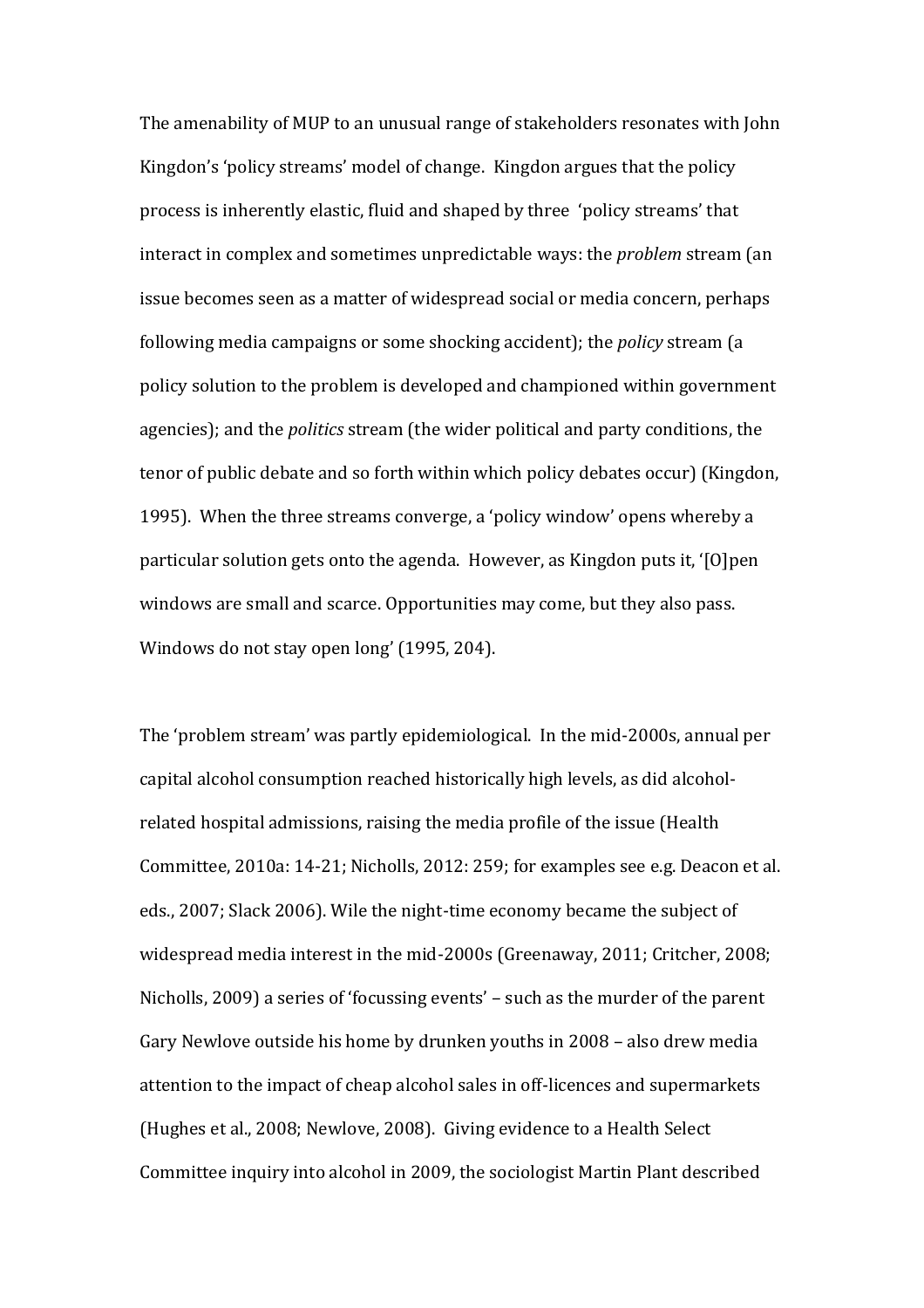supermarkets as having 'the morality of a crack dealer' – a comment that was widely reported (Health Committee 2010b: 15; Martin, 2009).

In the policy stream, public health advocacy was critical. Previously, the policy influence of public health alcohol advocates had been constrained by a lack of organisation, despite key individuals playing a role in the policy networks around the Department of Health (Thom, 1999). In 2007, the Alcohol Health Alliance was established as an umbrella organisation calling for government action on price, availability and alcohol marketing, with Professor Sir Ian Gilmore as Chairman. As a number of studies have shown, the amplified 'source credibility' that accrues from medical professionals taking the lead in policy advocacy is significant (Smith, 2012: 64; Jones and McBeth, 2010: 344; Lorenc et al., 2014: 3), and Professor Gilmore's role was critical. As one senior Department of Health civil servant observed, Gilmore's work 'really began to put alcohol onto the agenda ... [he] had an open door because he was the President of a Royal College [but also] because of the profile he was getting' [Author interview]. Over this period support for MUP was expressed by the Home Affairs Select Committee (2008); Health Select Committee (2010a), NICE (2010) and the Chief Medical Officer, Sir Liam Donaldson (2009). The fact that the SNP took the political lead in introducing MUP to Scotland in 2012, also added to pressure on the Westminster Government to act.

Finally in the political stream, the political emphasis placed by the Conservatives on attacking New Labour's alcohol policies meant targeting problem drinking was strategically important. Furthermore, while in opposition the Conservative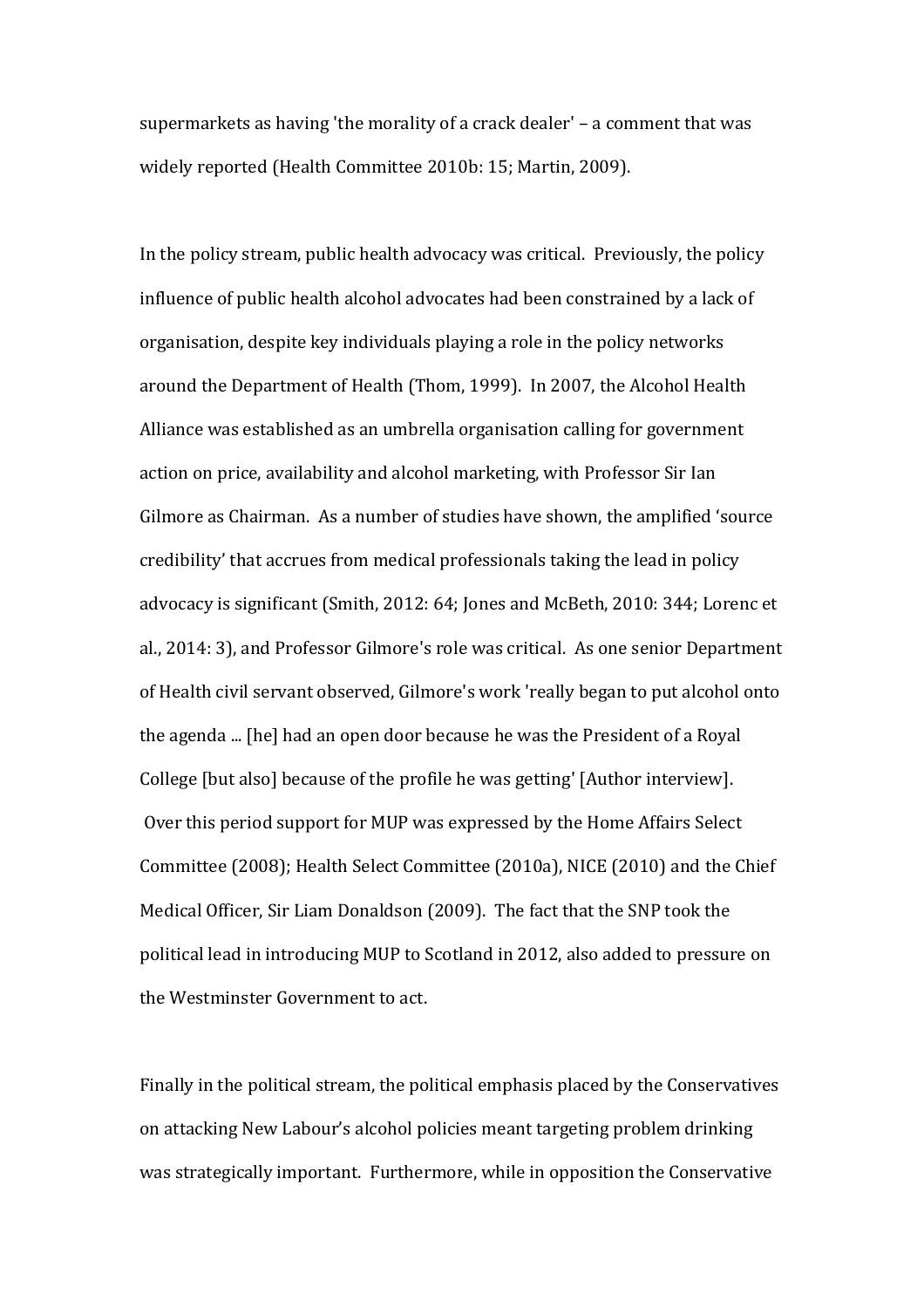Party had moved closer to public health approaches in its health policy (Baggott, 2011: 94). By the late-2000s, no major party was calling for liberalisation of alcohol policies and there was widespread support for action to tackle both the 'scourge of binge drinking' and the demonstrable rise in alcohol mortality and hospital admissions. In that respect, all three 'policy streams' had aligned: however, in England at least, the policy window only remained open for a brief time.

#### **Outcomes**

Industry opposition to MUP focused on suggesting that predictive models were not 'evidence' in the conventional sense, and that their findings were 'inconclusive at best' (Health Committee, 2012: ev103; Institute of Alcohol Studies, 2012). They highlighted the weaker evidence for an impact on youth disorder and depicted MUP as unfairly restricting the freedoms of moderate drinkers (McCambridge et al., 2014; Katikireddi et al, 2014b). In submissions to the Health Select Committee the Portman Group stated that policy must 'build on the Responsibility Deal and be evidence-based … and not penalise the majority drinking responsibly' (Health Committee, 2012: ev103). The Responsibility Deal, a voluntary system of self-regulation established by the Department of Health and the alcohol industry (Department of Health, 2011) had the advantage of presenting a solution that didn't threaten existing policy relationships. As a senior Department of Health civil servant noted: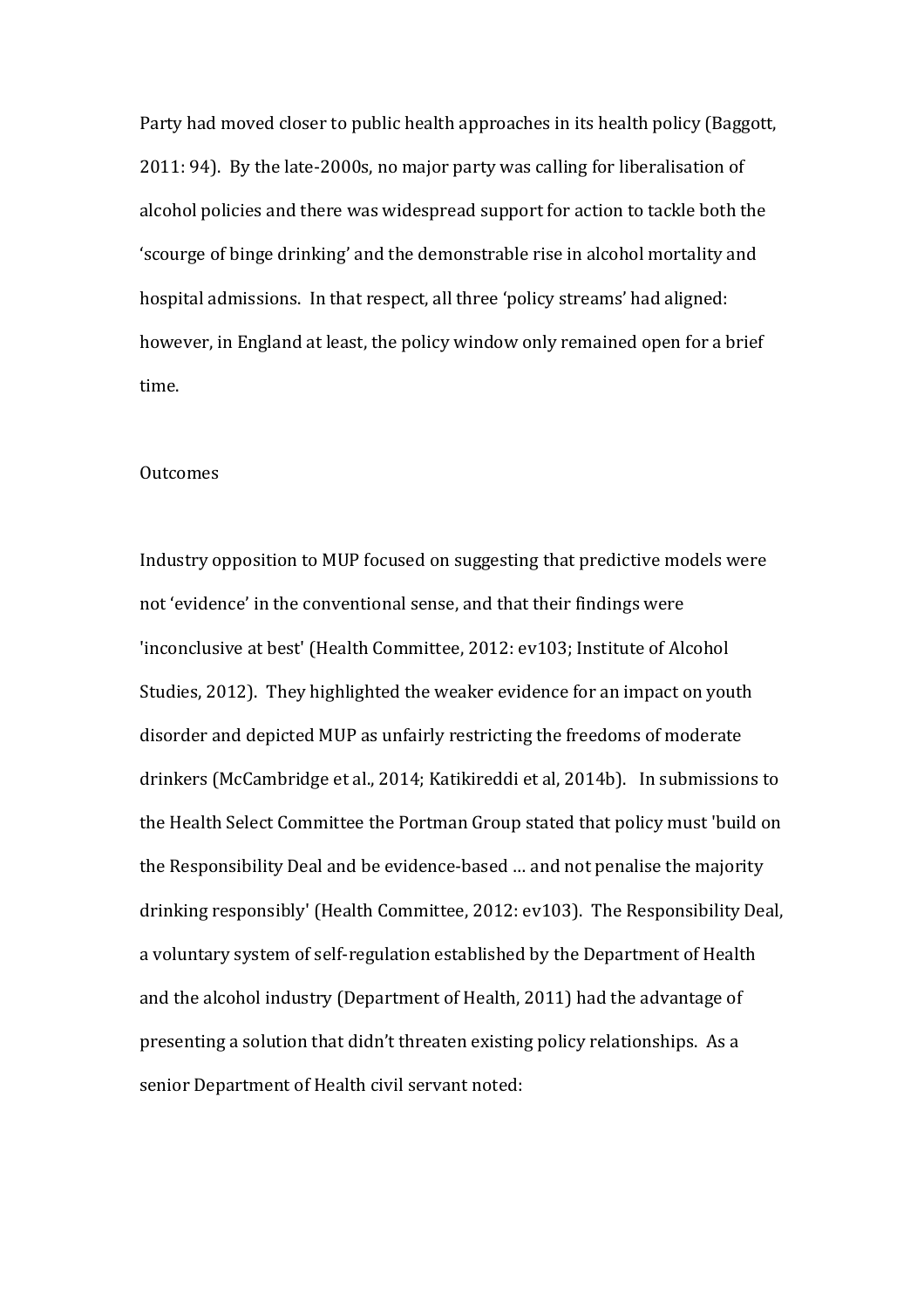*The voluntary partnership piece is easiest route to go down: it's the route of least resistance. So, the default position will be that the answer is voluntary partnership with industry … nobody will sack you for going into a voluntary arrangement with the industry. Anything stronger than that is a braver and braver option.*

(Author interview)

Hence, 'path dependency' – that is, the tendency for civil servants to rely on wellestablished relationships when designing policy – adds significant traction to voluntary partnerships over alternatives requiring legislation.

The claim that the econometric models supporting MUP were not reliable evidence spoke to a well-documented tendency for policymakers to approach prospective modelling as 'subordinate' to more familiar types of evidence such as retrospective evaluations (Katikireddi et al., 2014c: 491; Lorenc et al., 2014). While 'real world' evaluations of MUP from Canada boosted the evidence base for MUP, these faced criticism on the grounds that they still applied statistical modelling, and that their validity in a UK setting was limited (Stockwell et al, 2012; Duffy and Snowden, 2012; Zhao et al., 2013). Combined with the fact that path dependency oriented policymakers towards voluntary alternatives, supporters of MUP struggled to counter challenges targeting the methodological validity, and political viability, of the policy.

What are the problems?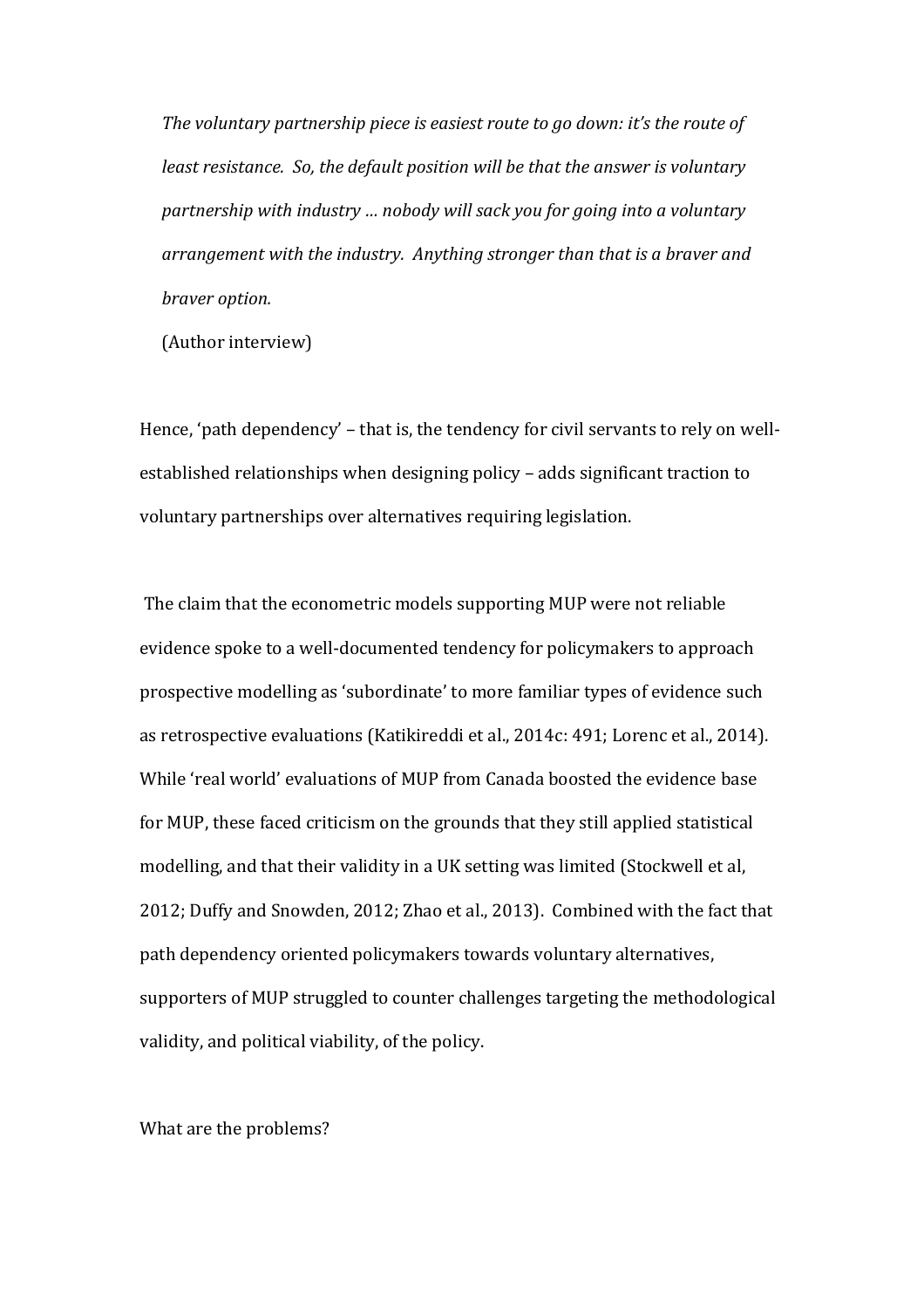Comparing UK tobacco and alcohol policy, Cairney (2014) develops Kingdon's 'streams' model and identifies five factors that can support policy change: shifts in departmental responsibility; changes in policy framing; changes in the balance of power between stakeholders, changes in the socioeconomic context; and lessons from international policy. Many of these factors contributed to the viability of interventionist alcohol policies after 2010 – but what caused the English alcohol policy window to blow shut? Industry lobbying was, of course, a critical factor; however a broader set of categories for clarifying recent 'problems' of alcohol policy can also be proposed:

1 – *Definitional*. Looked at as a solution to specific health concerns, MUP appears strong: but looked at as a solution to youth binge drinking and disorder, it looks less convincing. The difficulty in resolving tensions between framing alcohol as a health and / or public disorder issue has historically dogged effective alcohol policy, with these distinct problematizing frames being more recently associated with an explicit conflict between 'public health' and 'industry' perspectives on alcohol policy. Failure within government to resolve these definitional issues coherently was a significant factor in weakening the political viability of supplyside interventions.

2 – *Ideological*. At the heart of the perennial tensions between alcohol control advocates and their opponents is a question of the role of the state in intervening in markets to protect consumers from the power of commercially-driven industry. These problems, essentially a conflict between what the philosopher Isaiah Berlin described as 'positive' and 'negative' conceptions of freedom in the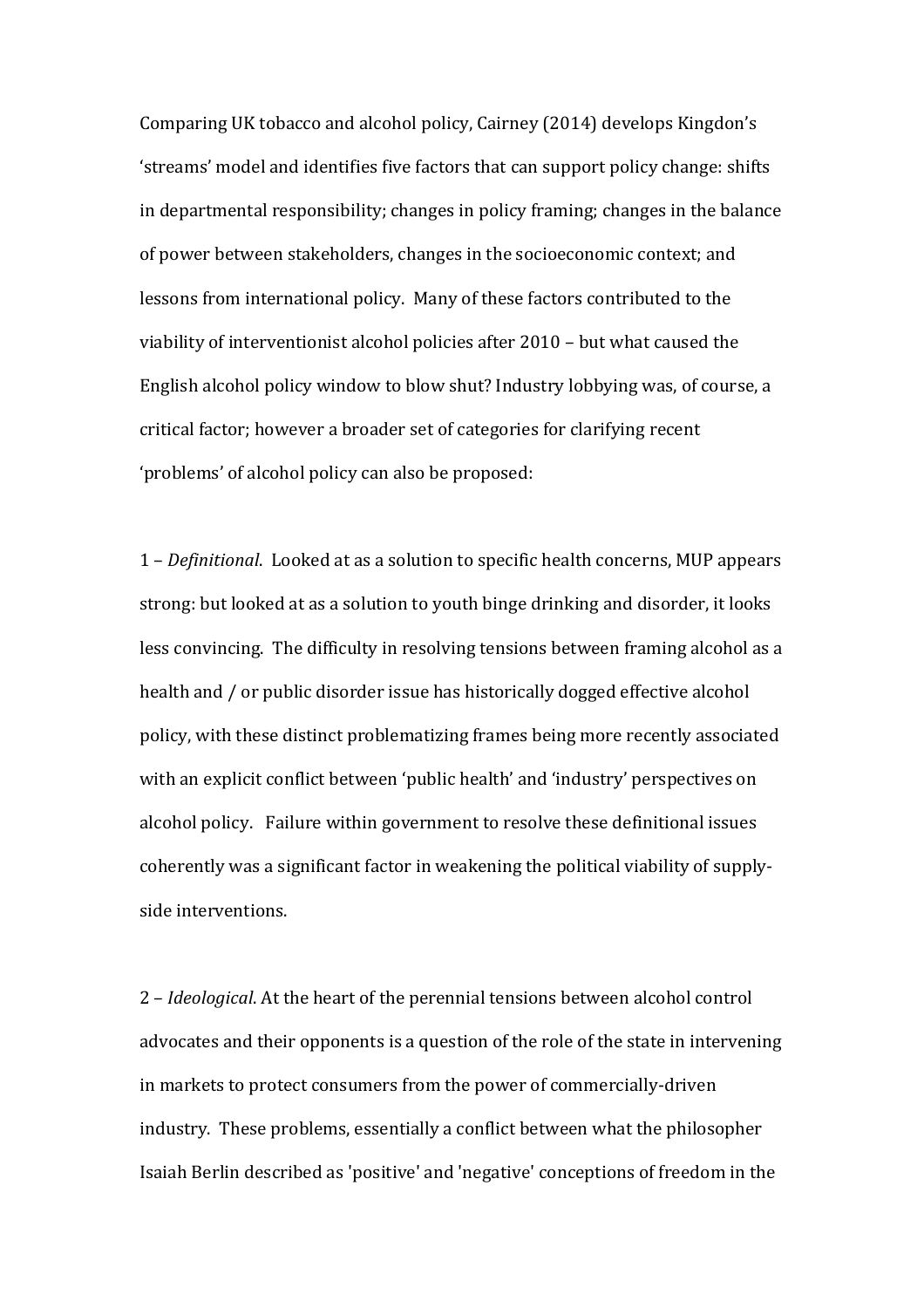domain of public health also have a very long provenance (see, for example, Nicholls 2009: 109-29; Nicholson, 1985), and remain at the heart of contemporary debates on public health – the 'stewardship' model of public health developed by the Nuffield Council on Bioethics being one recent example of an attempt to resolve this tension (Nuffield Council on Bioethics, 2007). Furthermore, the Conservative position in this respect is inherently unstable. It has been noted that, 'it is not unusual for Conservatives to 'hold both libertarian and paternalist views at the same time, with the outlook depending less on clearly stated principles than on the particular issue or realm of activity that was being addressed'' (Green 2002, cited in Page, 2013: 24). Libertarian criticisms within the Coalition exacerbated significant ideological tensions on this aspect of official policy after 2012 (see, e.g., Conservative Home, 2013).

3 – *Systemic*. The cross-departmental nature of alcohol policy creates systemic tensions which produce incoherent policy development and presentation. Other systemic issues are also important: the impact of civil service 'churn' on policy stability, a tendency towards 'path dependency' which entrenches the power of established stakeholders, and the institutional tendency within the civil service to maintain established 'thought styles' (Hallsworth et al., 2011; Stevens 2011). Importantly, none of these were counterbalanced in England, by any high-profile ministerial advocacy or media support, in contrast to the Scottish situation (Katikireddi et al., 2014a).

4 – *Evidential*. The evidence base for alcohol policy is multifaceted; different bodies of evidence have traction with different policy actors. Furthermore, while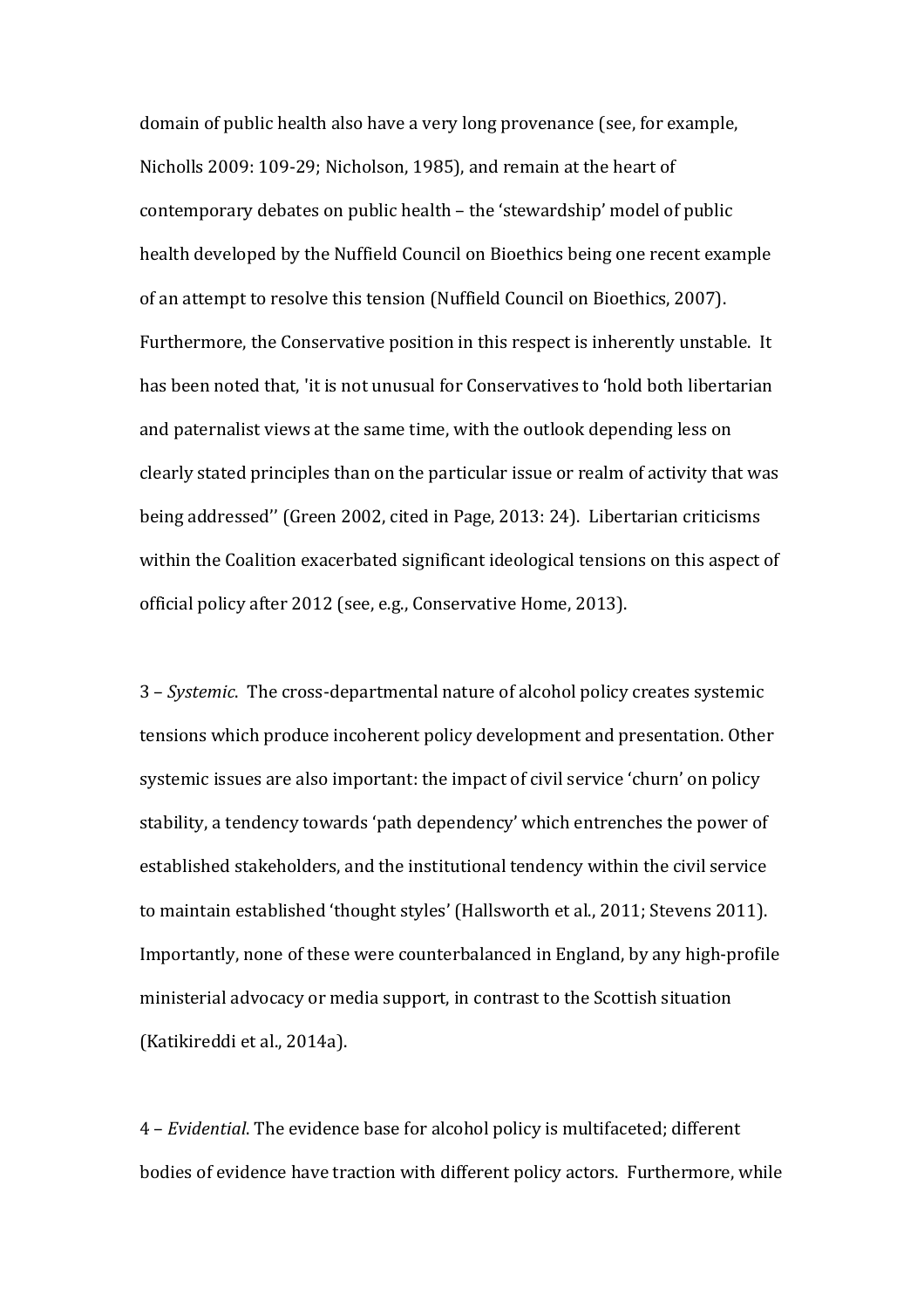scientific evidence can inform political judgement, personal and political values, as well as pragmatic and electoral considerations, are fundamental elements of the decision-making process (Cairney 2014). The failure of the more radical aspects of Coalition alcohol policy was not simply a refusal to accept research evidence on alcohol harm, but also a reflection of the fact that this body of evidence was not, ultimately, decisive in the wider argument. Additionally, the 'heuristic' adoption of complex policy proposals makes them more easily communicated; however, they may not chime precisely with the original science, exposing inconsistencies that opponents can easily target.

While it is often 'politically important that decisions should be *seen* to be founded in proper, rational processes' (Jenkins, 2007: 27), as many recent commentators have argued, simply insisting that policymakers 'follow the evidence' is naïve in its understanding of the policy process, and unrealistic in terms of understanding how policy should be made (Marmot, 2004; Hallsworth et al. 2011; Cairney, 2014a; Toner et al. 2014; MacGregor: 2013; Stevens, 2011). The 'messiness' of policy doesn't mean 'politicians disregard evidence, nor that they should … but it also does not mean that ministers will always act exactly as the evidence apparently indicates, nor that they always should. The separation of policy and politics is an unrealistic illusion' (Hallsworth et al., 2011: 84-5).

### **Conclusion**

The Coalition is by no means the first Government to fail in its stated goals of reforming alcohol policy. Throughout history, the role of the alcohol industry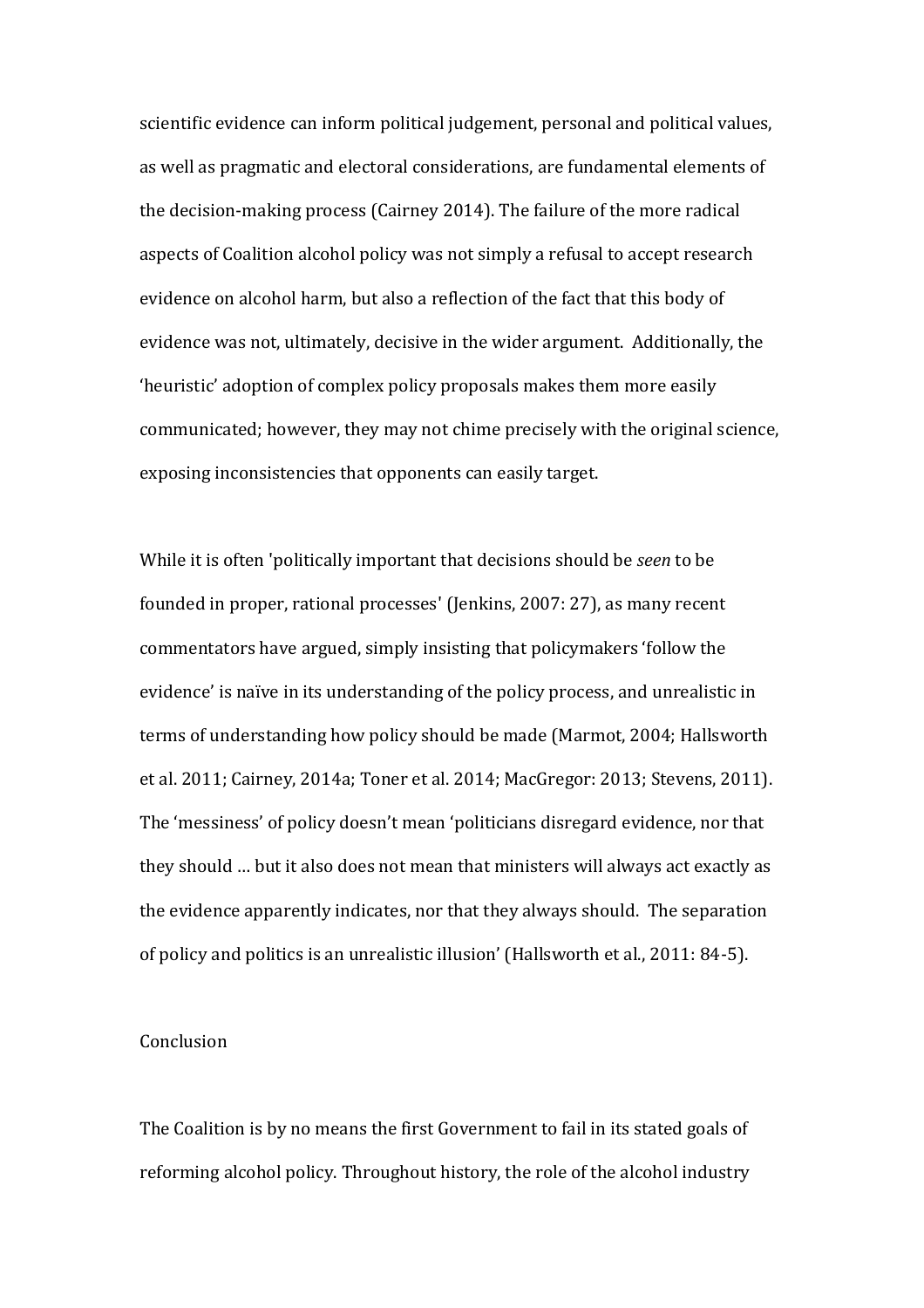lobbying has been critical. However, developments in alcohol policy have always also reflected the dominant frames for understanding what the 'alcohol problem' is (and been weakened when those frames have been challenged); they have responded to the activities of advocacy coalitions who have fought both for access to policymakers and control of public discourse; they have seen apparently coherent ideas fragment and reshape under the pressures of interdepartmental interests; and they have exposed the difficulty of identifying singular bodies of evidence which operate outside of ethical and political positioning.

The fate of novel alcohol policy solutions is, at the best of times, precarious – especially when restrictions on personal liberty are involved. Research shows that public attitudes to alcohol policy tend to favour non-population interventions and that the 'proportionate universalism' of MUP is not well understood (DeVisser et al., 2014; Pechey et al. 2014; Lonsdale et al. 2012; Moskalewicz et al., 2012). As Katikireddi et al. (2014b: 250) argue, framing alcohol policy 'as a broad, multisectoral health issue that requires a wholepopulation approach has been crucial to enabling policymakers to seriously consider MUP', and the brief adoption of MUP by the Westminster Government testifies to the success of health advocates in successfully achieving this. However, history shows that the constraints on alcohol policy are multifaceted, and recent developments bear this out. Challenges to policy equilibrium face barriers that are systemic and ideological, and which speak to the relationships between problem-definition, evidence and political viability. History (and recent Scottish experiences) show that alcohol policy is not intransigent; however, the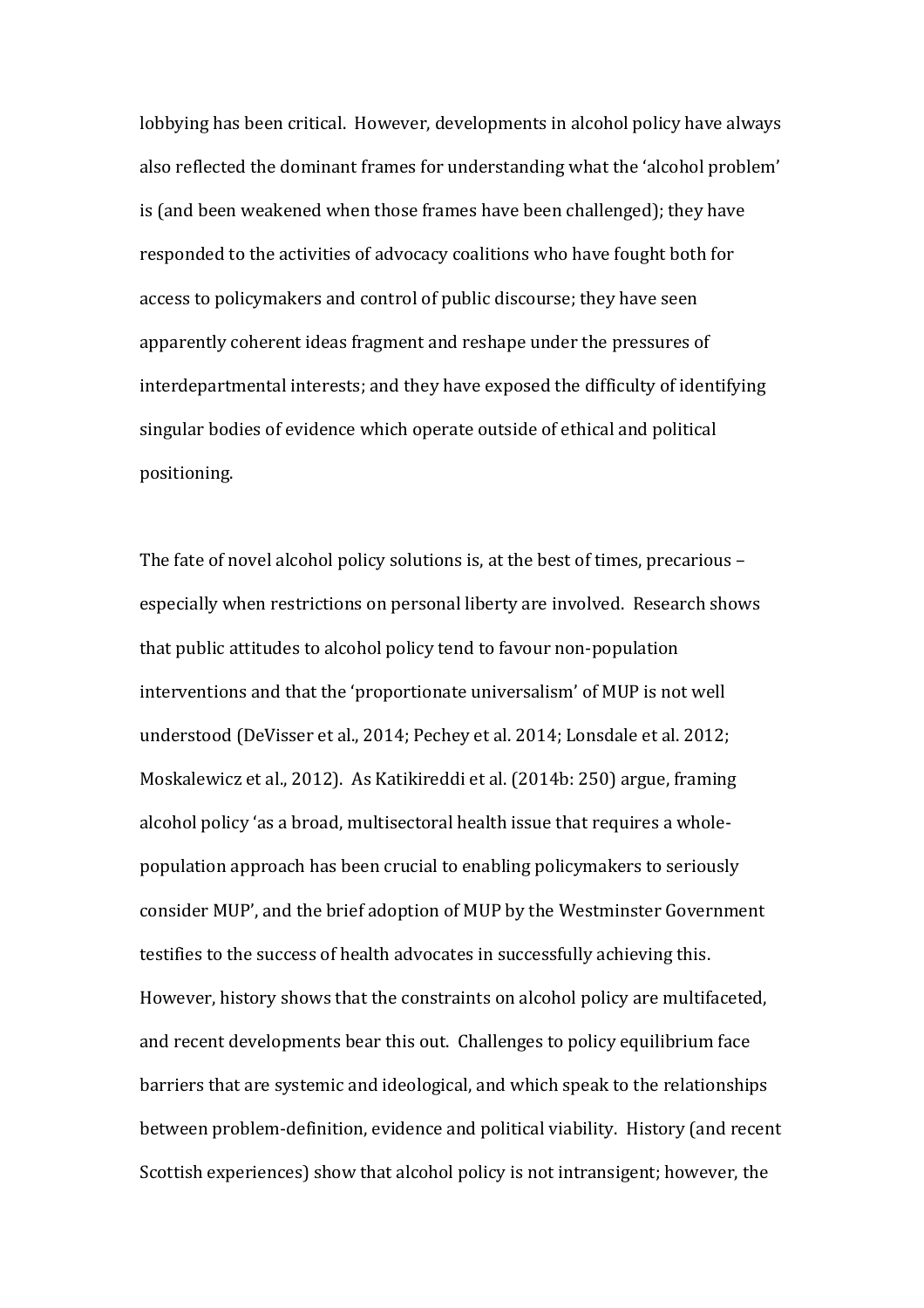combination of factors required to achieve change help explain why, as under the Coalition since 2010, it often appears to be so.

## **Acknowledgements**

James Nicholls would like to acknowledge the support of a British Academy Mid-Career Research Fellowship (2011-12). The authors would like to thank Dr John Holmes for his helpful comments on a draft of this paper.

## **References**

Alcohol Health Alliance (2013). *Health First: An Evidence-Based Alcohol Strategy for the UK*. Stirling: University of Stirling.

Babor, T., Caetano, R., Casswell, S., Edwards, G., Giesbrecht, N., Graham, K., Grube, J., Hill, L., Holder, H., Homel, R., Livingston, M., Österberg, E., Rehm, J., Room, R. and Rossow, I. (2010) *Alcohol: No Ordinary Commodity: Research and Public Policy* 2nd ed. Oxford: Oxford University Press.

Baggott, R. (2010). A modern approach to an old problem?: Alcohol policy and New Labour. *Policy and Politics*, 38.1, 135-52.

Baggott, R. (2011). Conservative health policy: change, continuity and policy influence. In, Bochel, H. ed. *The Conservative Party and Social Policy*. Bristol: Policy Press, 77-96.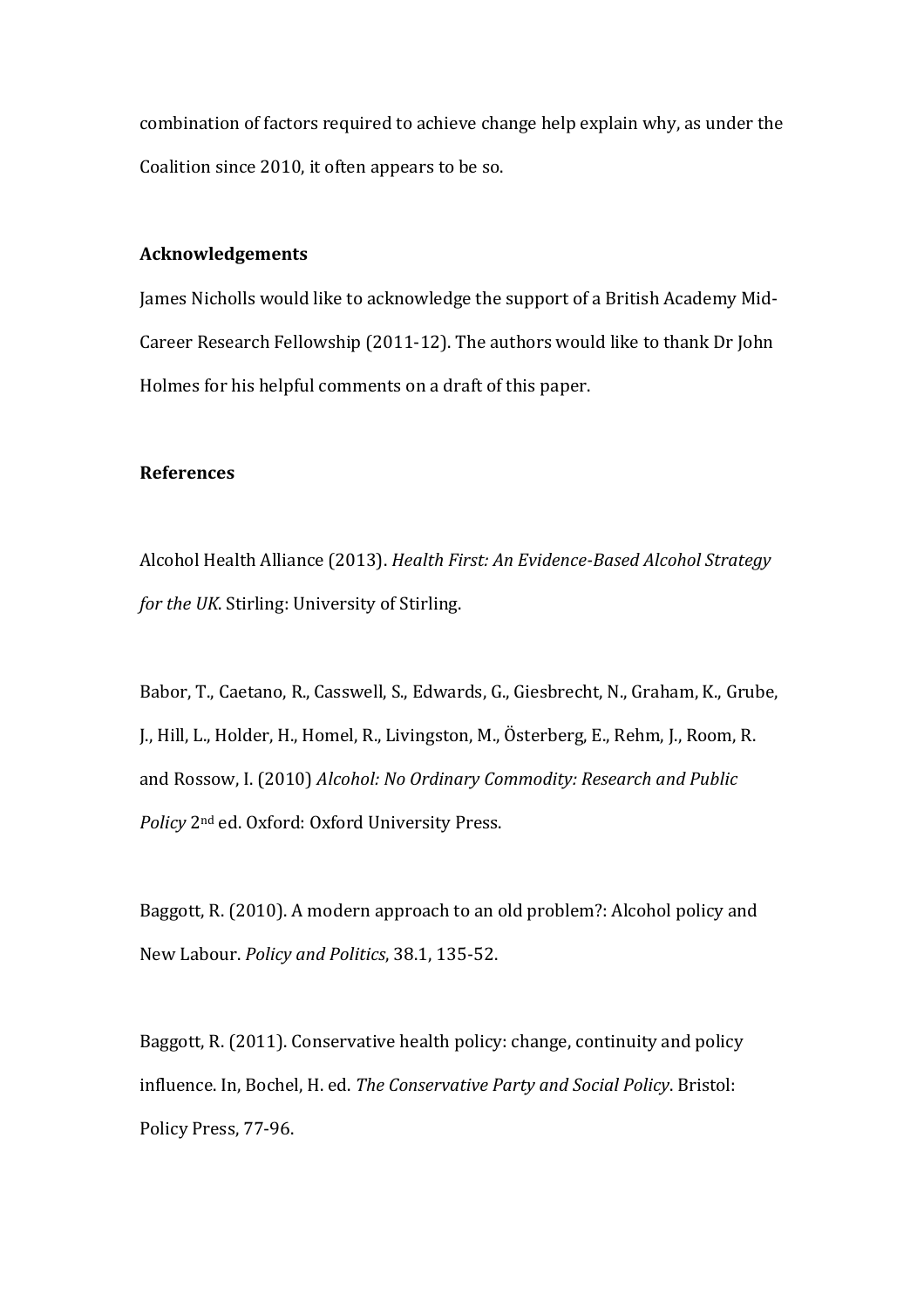Brennan, A., Purshouse, R., Taylor, K., Rafia, R., Meier, P., Booth, A., O'Reilly, D., Stockwell, T., Sutton, A., Wilkinson, A., Wong, R. (2008). *Modelling the Potential Impact of Pricing and Promotion Policies for Alcohol in England: Results from the Sheffield Alcohol Policy Model, Version 2008 (1-1)*. Sheffield: University of Sheffield.

Burns, J. (1914). *Labour and drink*. Bristol: Western Temperance Press.

Cairney, P. (2014a). Evidence-based policy making: If you want to inject more science into policymaking you need to know the science of policymaking. Presentation to Political Studies Association Annual Conference, Manchester.

Cairney, P. (2014b). The psychology of policymaking: Beyond a focus on bounded rationality. Presentation to Political Studies Association Annual Conference, Manchester.

Cairney, P. and Studlar, D. (2014). Public health policy in the United Kingdom: After the War on Tobacco, is a War on Alcohol brewing?. *World Medical and Health Policy* 6.3, 308-23..

Chief Medical Officer (2009). *Annual Report of the Chief Medical Officer on the State of Public Health*. London: HMSO.

Conservative Home (2013). Ian Stewart MP: A minimum unit price for alcohol has few discernable benefits-and plenty of downsides. Online: Available here: <http://www.conservativehome.com/platform/2013/02/from-iainastewart.html>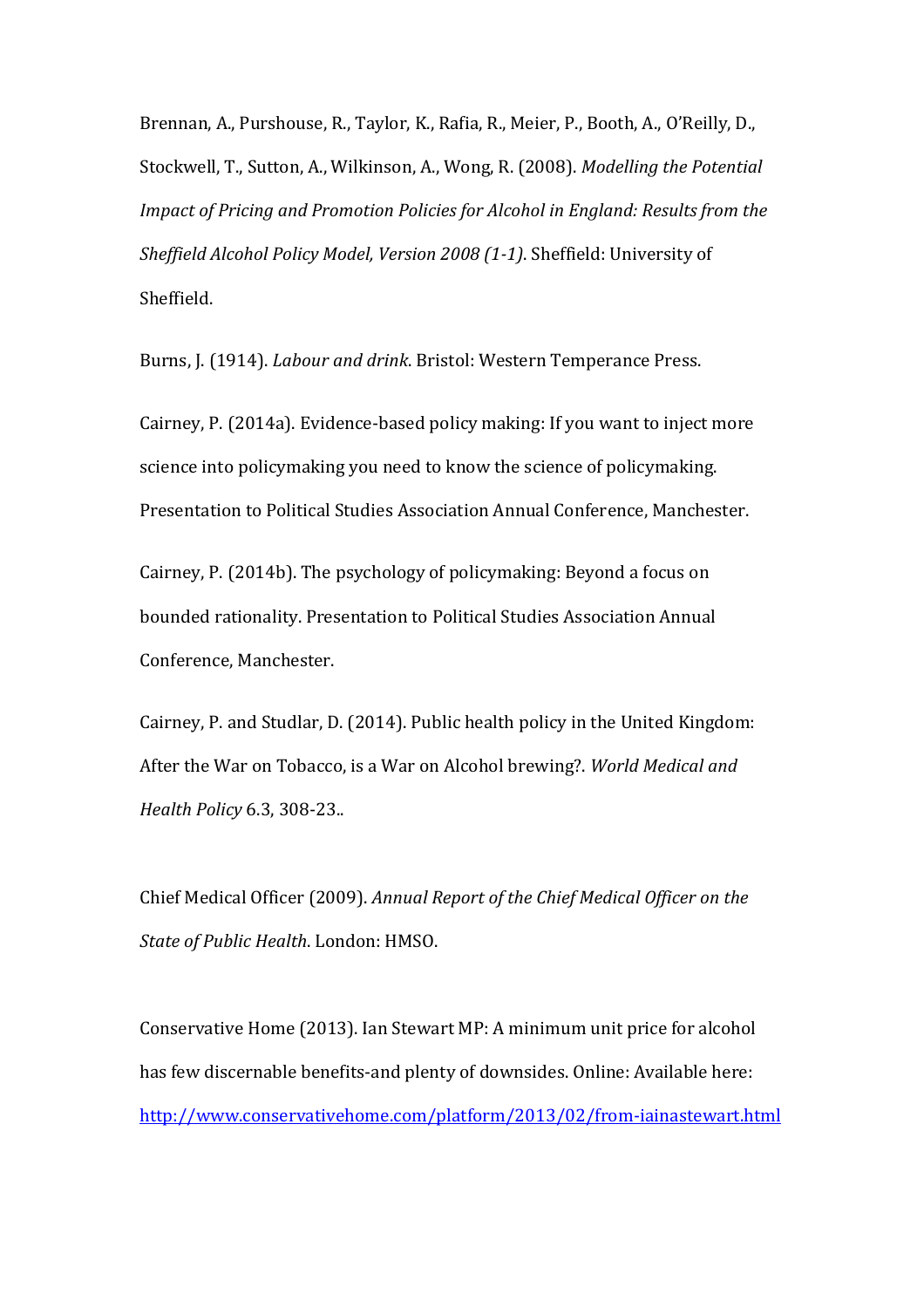Critcher, C. (2008). Moral panics and newspaper coverage of binge drinking. In B. Franklin ed., *Pulling Newspapers Apart: Analysing Print Journalism*. Abingdon: Routledge.

Deacon, L, Hughes, S., Tocque, K., Bellis, M. (2007) *Indications of Public Health in the Regions: Alcohol*. Association of Public Health Observatories.

Department of Health (2011). Public Health Responsibility Deal: Alcohol pledges. Available a[t https://responsibilitydeal.dh.gov.uk/alcohol-pledges/](https://responsibilitydeal.dh.gov.uk/alcohol-pledges/)

Department of Health (2012). *Government Response to the House of Commons Select Committee Report of Session 2010-12: Government's Alcohol Strategy* Cm8439. London: Stationary Office.

Department of Health (2012b). Public Health Responsibility Deal launches new alcohol pledge. Online: https://www.gov.uk/government/news/public-healthresponsibility-deal-launches-new-alcohol-pledge

De Visser, R., Hart, A., Abraham, C., Memon, A., Graber, R. and Scanlon, T. (2014). Which alcohol control strategies do young people think are effective?. *Drug and Alcohol Review*, 33.2, 144-51.

Farnsworth, K. (2007). Business, power, policy and politics. In Hodgson, S. and Irving, Z. eds., *Policy Reconsidered: Meaning, Politics and Practice*. Bristol: Policy Press, 99-116.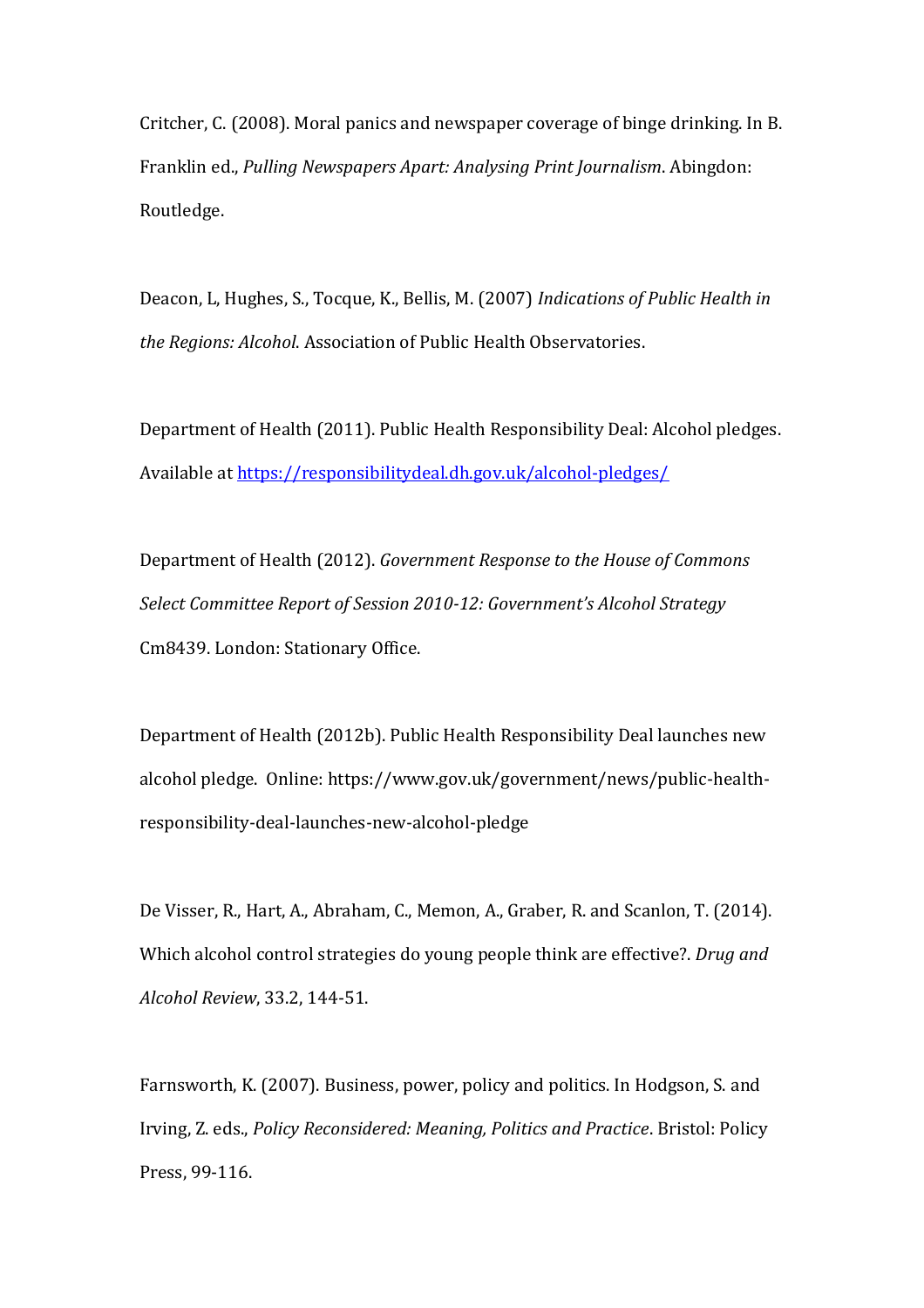Gornall, J. (2014). Under the influence. *British Medical Journal*, 348:f7646.

Grayling, C. (2009). A no-nonsense approach to crime and disorder. Conservative Party. Available at [http://www.backstop.org.uk/media/LAYJ%20notes%20Oct%2009/chris%20gr](http://www.backstop.org.uk/media/LAYJ%20notes%20Oct%2009/chris%20graylings%20speech%20extract.pdf)

[aylings%20speech%20extract.pdf](http://www.backstop.org.uk/media/LAYJ%20notes%20Oct%2009/chris%20graylings%20speech%20extract.pdf)

Greenaway, J. (2003). *Drink and British Politics since 1830: A Study in Policy Making.* Basingstoke: Palgrave Macmillan.

Greenaway, J. (2010). Alcohol in the UK: Background paper. National School of Government.

Greenaway, J. (2011). How framing is as important as policy context: The story of the English and Welsh Licensing Act, 2003. *British Politics*, 6, 408-29.

Hallsworth, M., Parker, S. Rutter, J. (2011). *Policy Making in the Real World: Evidence and Analysis*. London: Institute for Government.

Harrison, B. (1971). *Drink and the Victorians: The Temperance Question in England 1815 – 1872* London: Faber & Faber.

Hawkins, B. and Holden, C. (2012). 'Water dripping on stone?': Industry lobbying and UK alcohol policy'. *Policy and Politics*, 42.1, 55-70.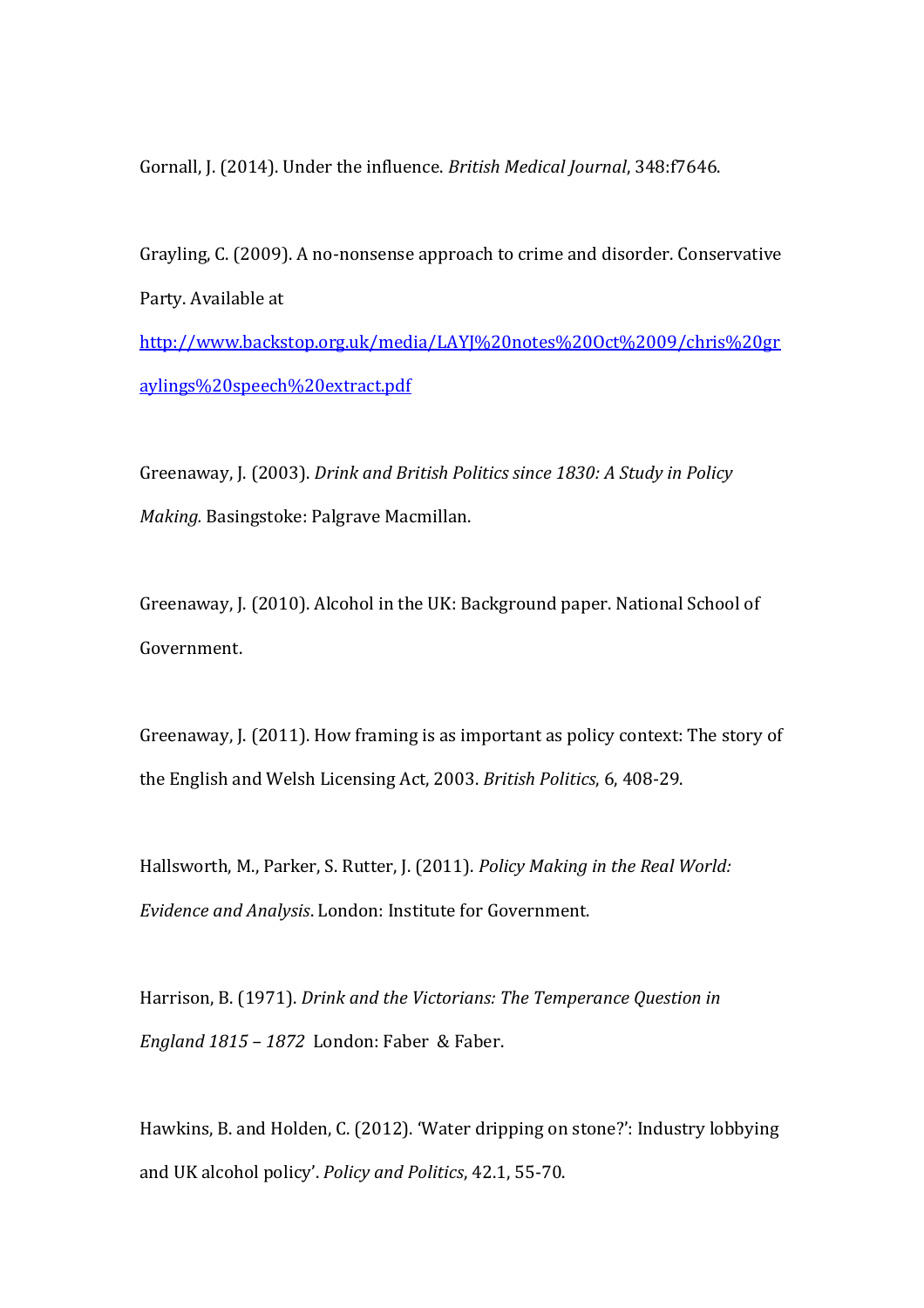Haydock, W. (2014). The rise and fall of the 'nudge' of minimum unit pricing: The continuity of neoliberalism in alcohol policy in England. *Critical Social Policy* doi: 10.1177/0261018313514804.csp.sagepub.com.

Health Committee (2010a). *Alcohol: First Report of Session 2009-10, Vol I HC151-I*. London: Stationary Office.

Health Committee (2010b). *Alcohol: First Report of Session 2009-10, Vol II Oral and Written Evidence HC 151-II*. London: Stationary Office.

Hilton, S., Wood, K., Patterson, C., Katikireddi, V. S. (2014). Implications for alcohol minimum unit pricing advocacy: What can we learn for public health from UK newsprint coverage of key claim-makers in the policy debate?. *Social Science and Medicine*, 102, 157-64.

Holden, C., Hawkins, B. and McCambridge, J. (2012). Cleavages and cooperation in the UK alcohol industry: A qualitative study. *BMC Public Health*, 12.483, 1-11.

Holmes, J. (2014). Minimum unit pricing: Effective and equitable?. Presentation to New Directions in the Study of Alcohol and Drugs conference, Dundee. Available at: http://www.fead.org.uk/video774/Dr--John-Holmes:-Minimum-Unit-Pricing:-Effective-and-Equitable.html

Home Affairs Select Committee (2008) *Policing in the 21st Century, Seventh Report of Session 2007–2008 – Vol. 1, HC364-I*. London: Stationary Office.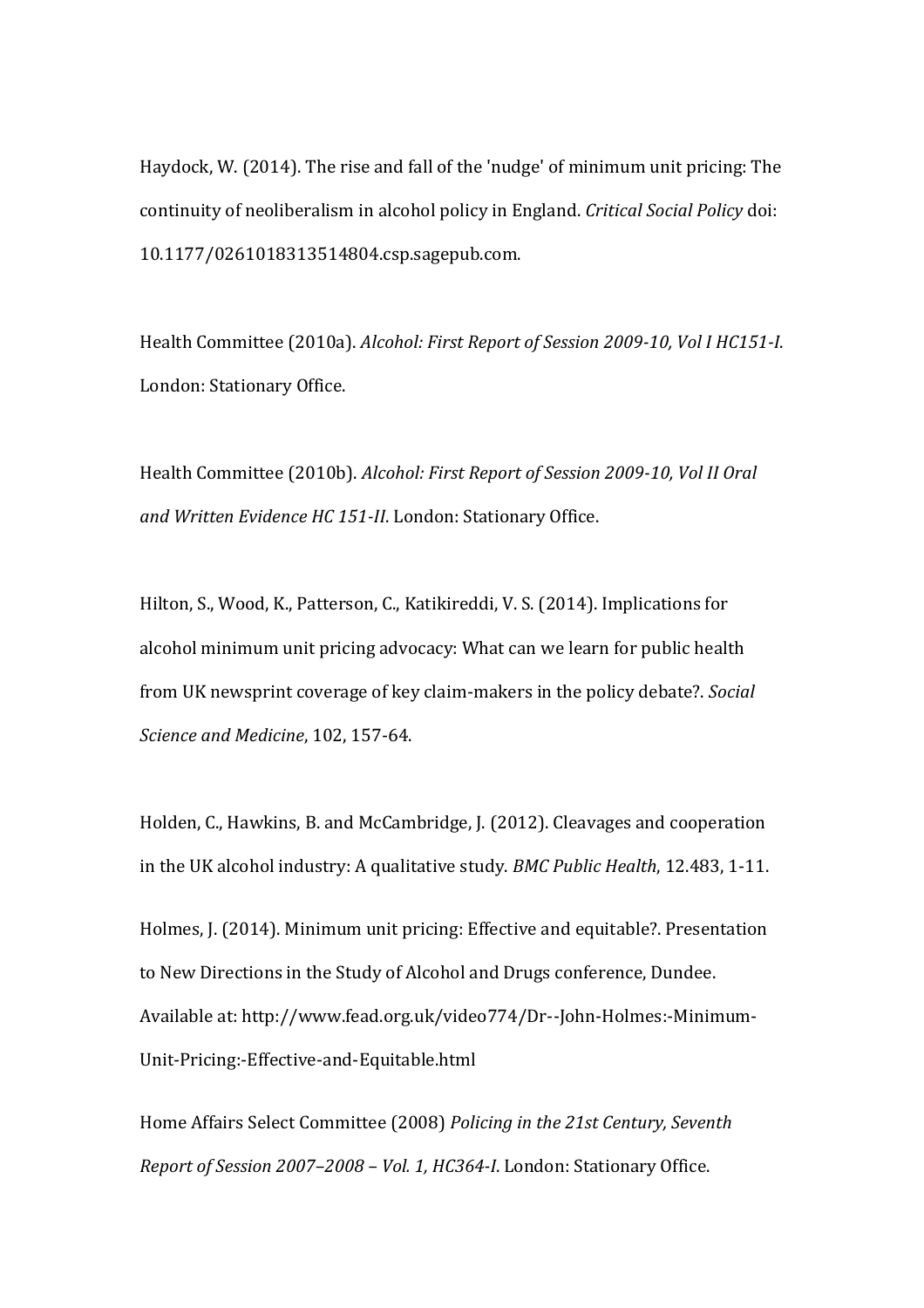Home Office (2010). Rebalancing the Licensing Act: A consultation on empowering individuals, families and local communities to shape and determine local licensing. Available at

[https://www.gov.uk/government/consultations/rebalancing-the-licensing-act](https://www.gov.uk/government/consultations/rebalancing-the-licensing-act-a-consultation-on-empowering-individuals-families-and-local-communities-to-shape-and-determine-local-licensing)[a-consultation-on-empowering-individuals-families-and-local-communities-to](https://www.gov.uk/government/consultations/rebalancing-the-licensing-act-a-consultation-on-empowering-individuals-families-and-local-communities-to-shape-and-determine-local-licensing)[shape-and-determine-local-licensing](https://www.gov.uk/government/consultations/rebalancing-the-licensing-act-a-consultation-on-empowering-individuals-families-and-local-communities-to-shape-and-determine-local-licensing)

HM Government (2010). *The Coalition: our programme for Government*. London: Cabinet Office. [https://www.gov.uk/government/uploads/system/uploads/attachment\\_data/fi](https://www.gov.uk/government/uploads/system/uploads/attachment_data/file/78977/coalition_programme_for_government.pdf)

[le/78977/coalition\\_programme\\_for\\_government.pdf](https://www.gov.uk/government/uploads/system/uploads/attachment_data/file/78977/coalition_programme_for_government.pdf)

HM Government (2012). *The Government's Alcohol Strategy* cm8336. London: HMSO.

Hughes, K., Anderson, Z, Morleo, M, Bellis, M. (2008). Alcohol, Nightlife and Violence: The relative contributions of drinking before and during nights out to negative health and criminal justice outcomes. *Addiction*103.1, 60-5.

Institute of Alcohol Studies (2012). IAS analysis of responses to the Home Office consultation on minimum pricing. Online:

http://www.ias.org.uk/uploads/pdf/IAS%20analysis%20of%20the%20HO%20 consultation%20on%20MUP.pdf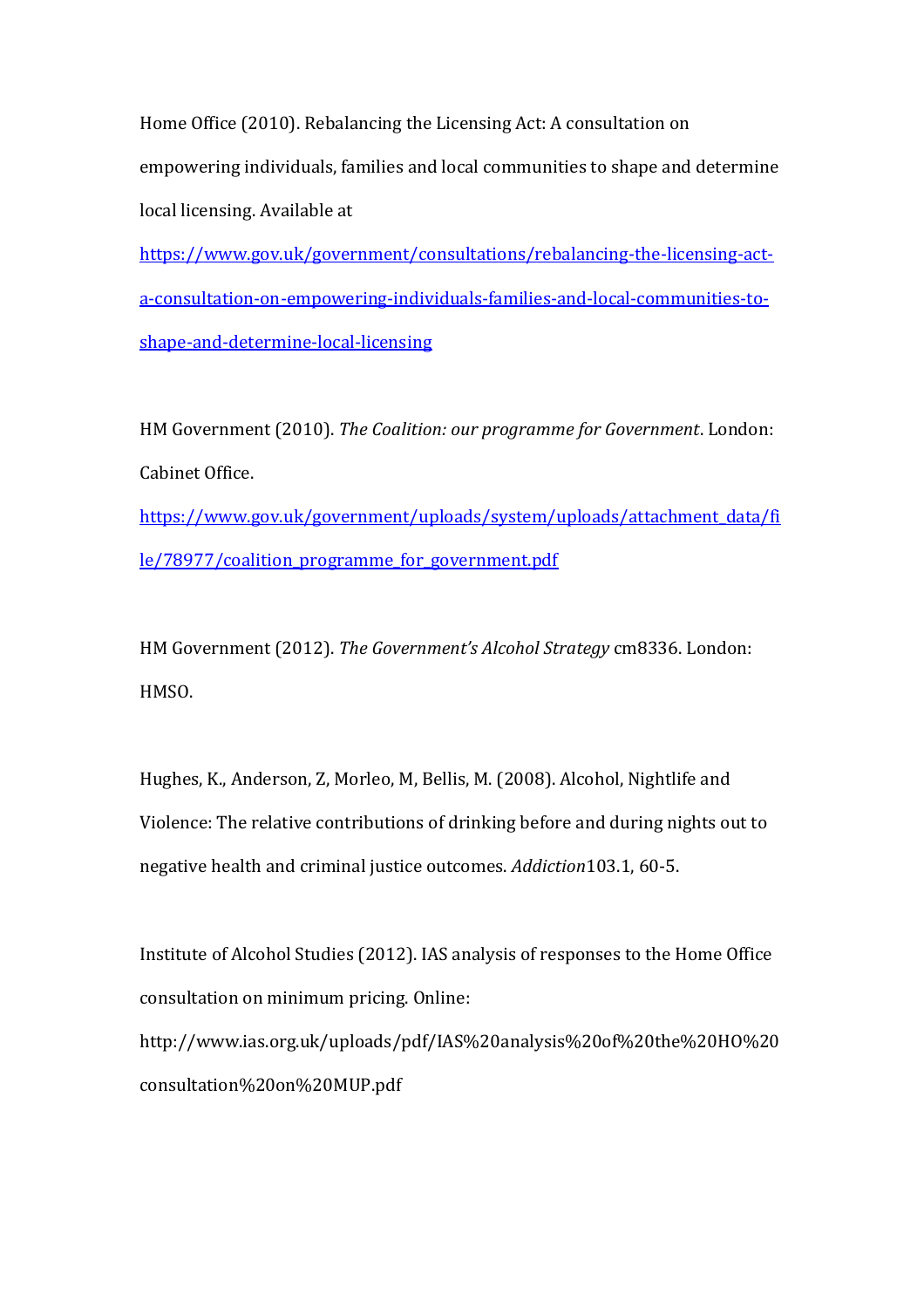Jennings, P. (2012). Policing drunkenness in England and Wales from the late eighteenth century to the First World War. *Social History of Alcohol and Drugs*, 26.1, 69-92.

Jennings, P. (2013). Policing public houses in Victorian England. *Law, Crime and History*, 1, 52-75.

Jenkins, R. (2007). The meaning of policy / policy as meaning. In Hodgson and Irving eds., *Policy Reconsidered*, 21-36.

John, P., Bertlelli, A., Jennings, W., and Bevan, S. (2013). *Policy Agendas in British Politics*. Houndmills: Palgrave Macmillan.

Jones, S (1987). Labour, society and the drink question in Britain, 1918-39. *The Historical Journal* 30.1, 105-22.

Jones, M. and McBeth, M. (2010). Narrative policy framework: Clear enough to be wrong? *Policy Studies Journal*, 38.2, 329-53.

Kahneman, D. (2011). *Thinking, Fast and Slow*. Harmondsworth: Penguin.

Katikireddi, V. S., Hilton, S. , Bonnell, C., Bond, L., (2014a). Understanding the development of minimum unit pricing of alcohol in Scotland: A qualitative study of the policy process. *PlosOne*, 9.3, e91185.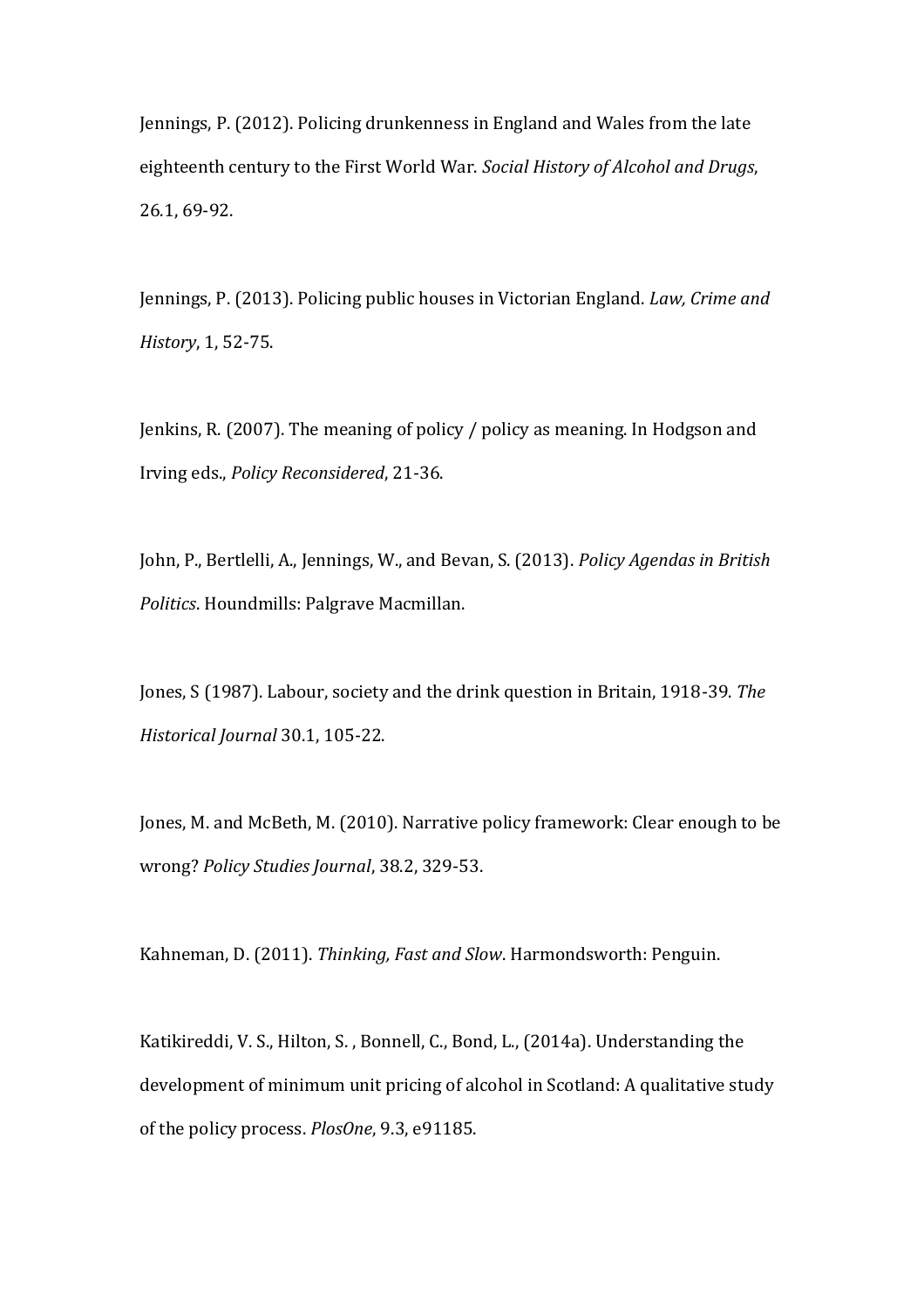Katikireddi, V. S., Bond, L., Hilton, S. (2014b). Changing policy framing as a deliberate strategy for public health advocacy: A qualitative policy case study of minimum unit pricing of alcohol. *Milbank Quarterly*, 92.2, 250-83.

Katikireddi, V., Bond, L., Hilton, S. (2014c). Perspectives on econometric modelling to inform policy: a UK qualitative case study of minimum unit pricing of alcohol. Europ*ean Journal of Public Health*, 24.3, 490-5.

Kingdon, J. (1995). *Agendas, Alternatives and Public Policies*. 2nd edn. New York: Harper Collins.

Light, R. (2005). The Licensing Act 2003: Liberal constraint?. *The Modern Law Review*, 68.2, 268-85.

Lonsdale, A., Hardcastle, S., Haggar, M. (2012). A minimum price per unit of alcohol: A focus group study to investigate public opinion concerning UK Government proposals to introduce new price controls to curb alcohol consumption. *BMC Public Health*, 12, doi:10.1186/1471-2458-12-1023

Lorenc, T., Tyner, E., Petticrew, M., Duffy, S., Martineau, F., Philllips, G. and Lock, K. (2014). Cultures of evidence across policy sectors: Systematic review of qualitative evidence. *European Journal of Public Health* [Advanced Access], 1-7 doi:10.1093/eurpub/cku03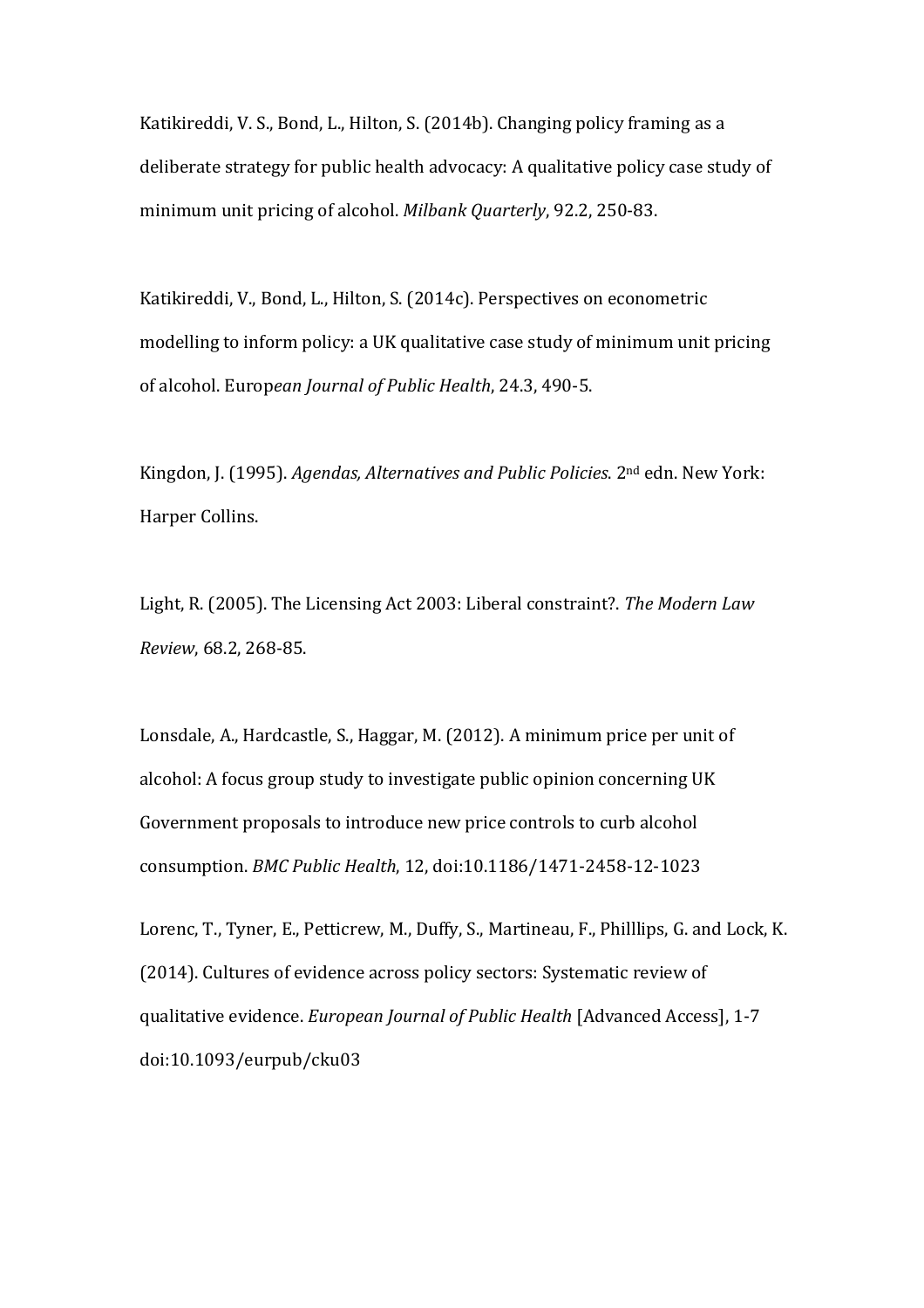MacGregor, S. (2013). Barriers to the influence of evidence on policy: Are politicians the problem?. *Drugs: Education, Prevention and Policy*, 20.3, 225-233.

McAllister, A. (2014) *Demon Drink?: Temperance and the Working Class*. Kindle.

McCambridge, J., Hawkins, B, Holden, C. (2014). Vested interests in addiction research and policy: The challenge corporate lobbying poses to reducing society's alcohol problems: insights from UK evidence on minimum unit pricing. *Addiction*, 109, 199-205.

Marmot, M. (2004). Evidence-based policy or policy-based evidence?. *British Medical Journal* 328, 906-7.

Marmot, M., Allen, J., Goldblatt, P., Boyce, T., McNeish, D., Grady, M. and Geddes, I. (2010), *Fair Society: Healthy Lives: The Marmot Review*. London: Marmot Review.

Martin, D. (2009). 24-hour drinking toll: Doctors show alcohol kills 40,000 Britons a year - five times official figure. *Daily Mail* 24th April.

Martineau, F., Graff, H., Mitchell, C. and Lock, K. (2013). Responsibility without legal authority?: Tackling alcohol-related health harms through licensing and planning policy in local government. *Journal of Public Health* [Advanced Access] 10.1093/pubmed/fdt079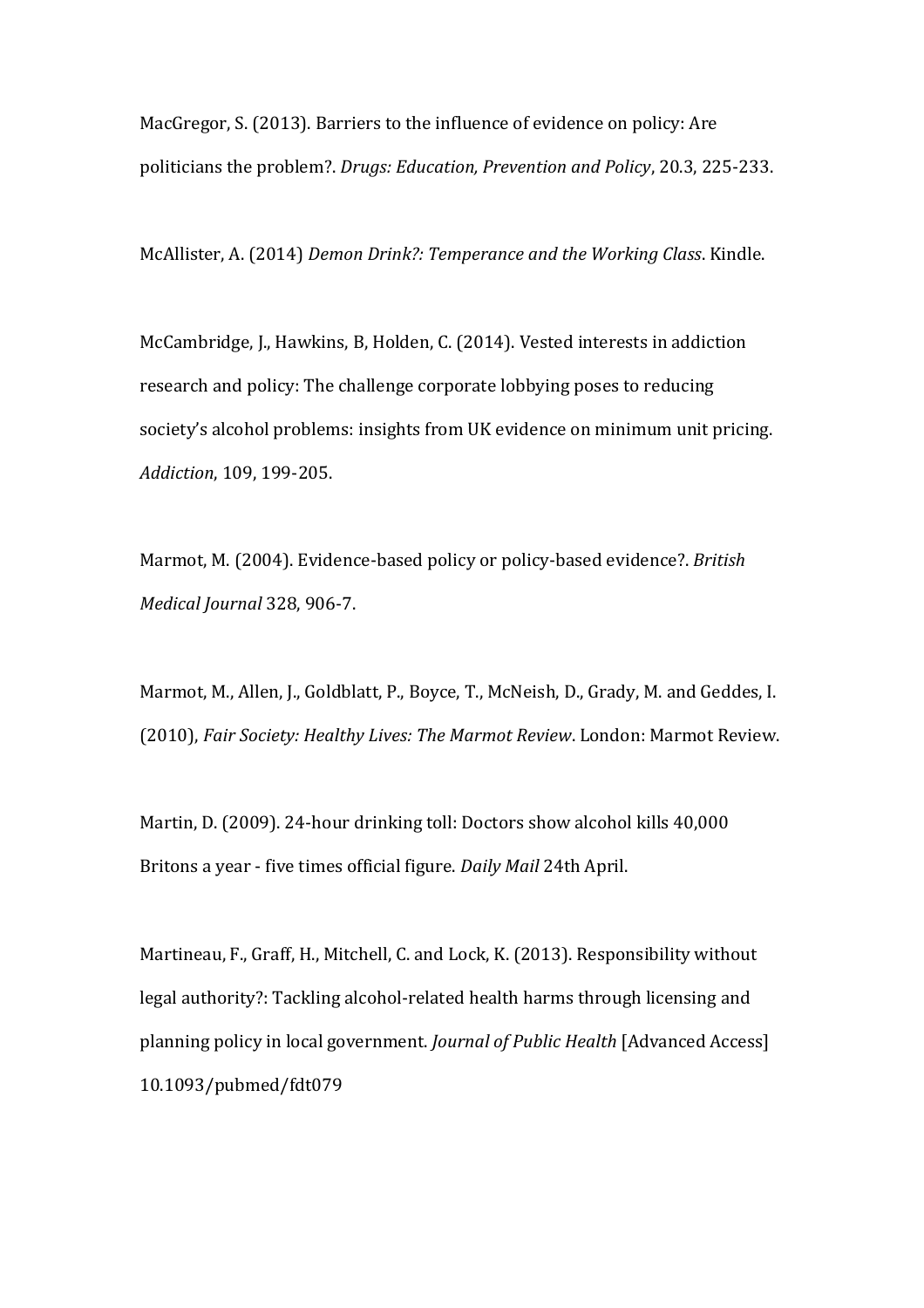Moskalewicz, J., Wieczorek, L., Karlsson, T. and Österberg, E. (2014). Social support for alcohol policy: Literature review. *Drugs: Education, Prevention and Policy*, 20.5, 361-74.

National Institute for Health and Clinical Excellence (2010). *Alcohol-Use Disorders: Preventing the Development of Hazardous and Harmful Drinking*. London: NICE.

Newlove, H. (2008). Helen Newlove's statement in full. *Guardian* 17th Jan.

Nicholls, J. (2009). *The Politics of Alcohol: A History of the Drink Question in England*. Manchester: Manchester University Press.

Nicholls, J. (2012). Time for reform?: Alcohol policy and cultural change in England since 2000. *British Politics*, 7, 250-71.

Nicholson Committee (2003). *Review of Liquor Licensing Law in Scotland*. Edinburgh: Scottish Executive.

Nicholson, P. (1985). T.H. Green and State action: Liquor legislation. *History of Political Thought* 6.3, 517-50.

Nuffield Council on Bioethics (2007). *Public Health: Ethical Issues*. London: Nuffield Council on Bioethics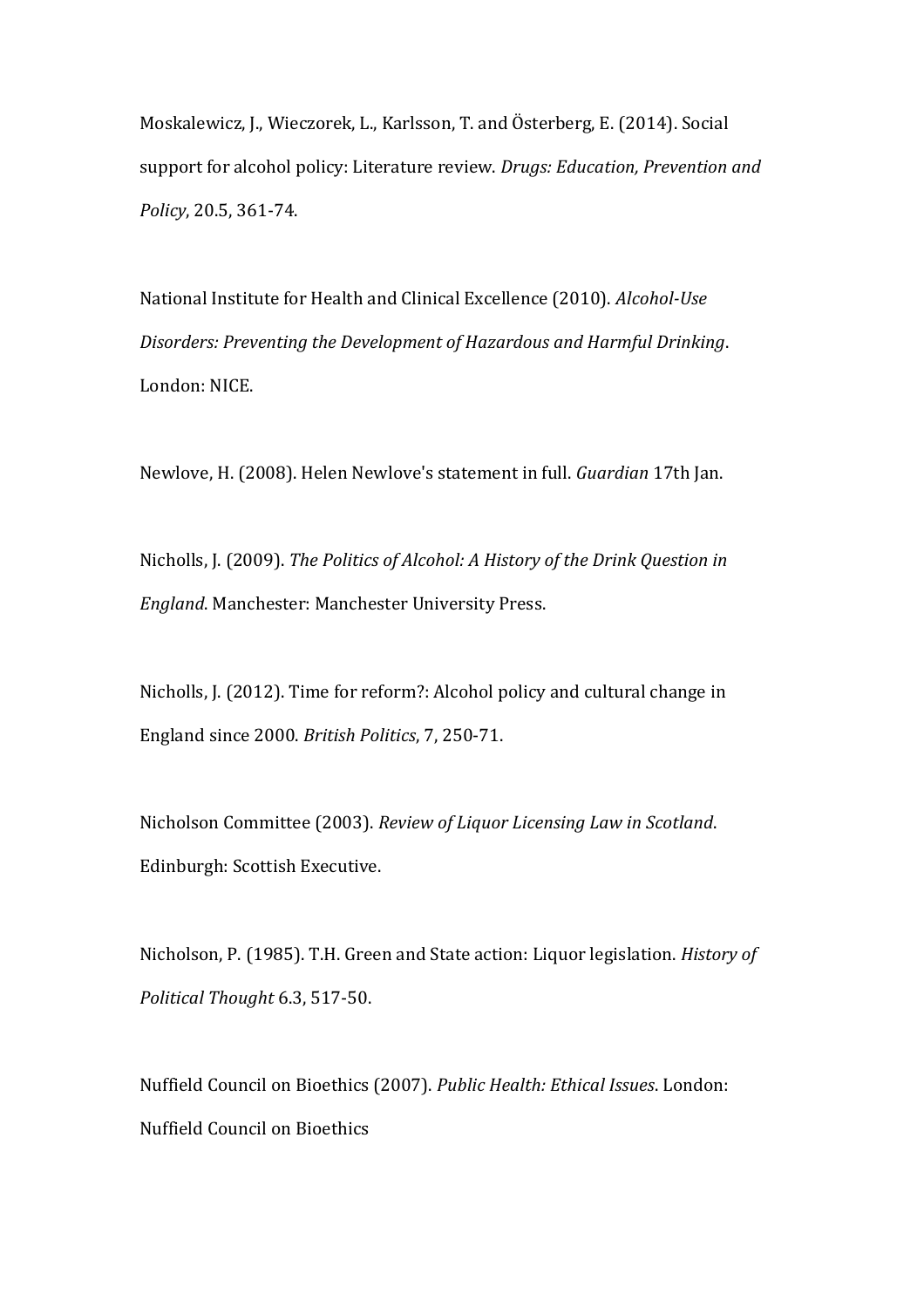O'Dowd, A. (2011). BMA and other health bodies walk out of "half hearted" national plan. *British Medical Journal*, 342:d1659.

Page, R., (2011). The Conservative Party and the welfare state since 1945. In, Bochel ed. *The Conservative Party and Social Policy*, 23-40.

Pechey, R., Burge, P., Mentzakis, E., Suhrcke, M., Marteau, T. (2014). Public acceptability of population-level interventions to reduce alcohol consumption: A discrete choice experiment. *Social Science and Medicine*, 113, 104-9.

Pescod, A. (2012). ALMR sets up fighting fund to cover legal challenges to latenight levy and EMROs. *The Publican's Morning Advertiser*. 14th Dec.

Phillips, G. and Green, J. (in press). Working for the public health: politics, localism and epistemologies of practice. *Sociology of Health and Illness* [forthcoming]

Prime Ministers Strategy Unit (2004). *The Alcohol Harm Reduction Strategy for England*. London: Strategy Unit.

Quinn, I. (2013). Why Should Responsible Drinkers Pay More campaign aims to "kill" alcohol minimum pricing proposals. *The Grocer*, 25 Jan. Available here [http://www.thegrocer.co.uk/topics/big-hitters-join-forces-to-kill-minimum](http://www.thegrocer.co.uk/topics/big-hitters-join-forces-to-kill-minimum-pricing-proposals/235989.article)[pricing-proposals/235989.article](http://www.thegrocer.co.uk/topics/big-hitters-join-forces-to-kill-minimum-pricing-proposals/235989.article)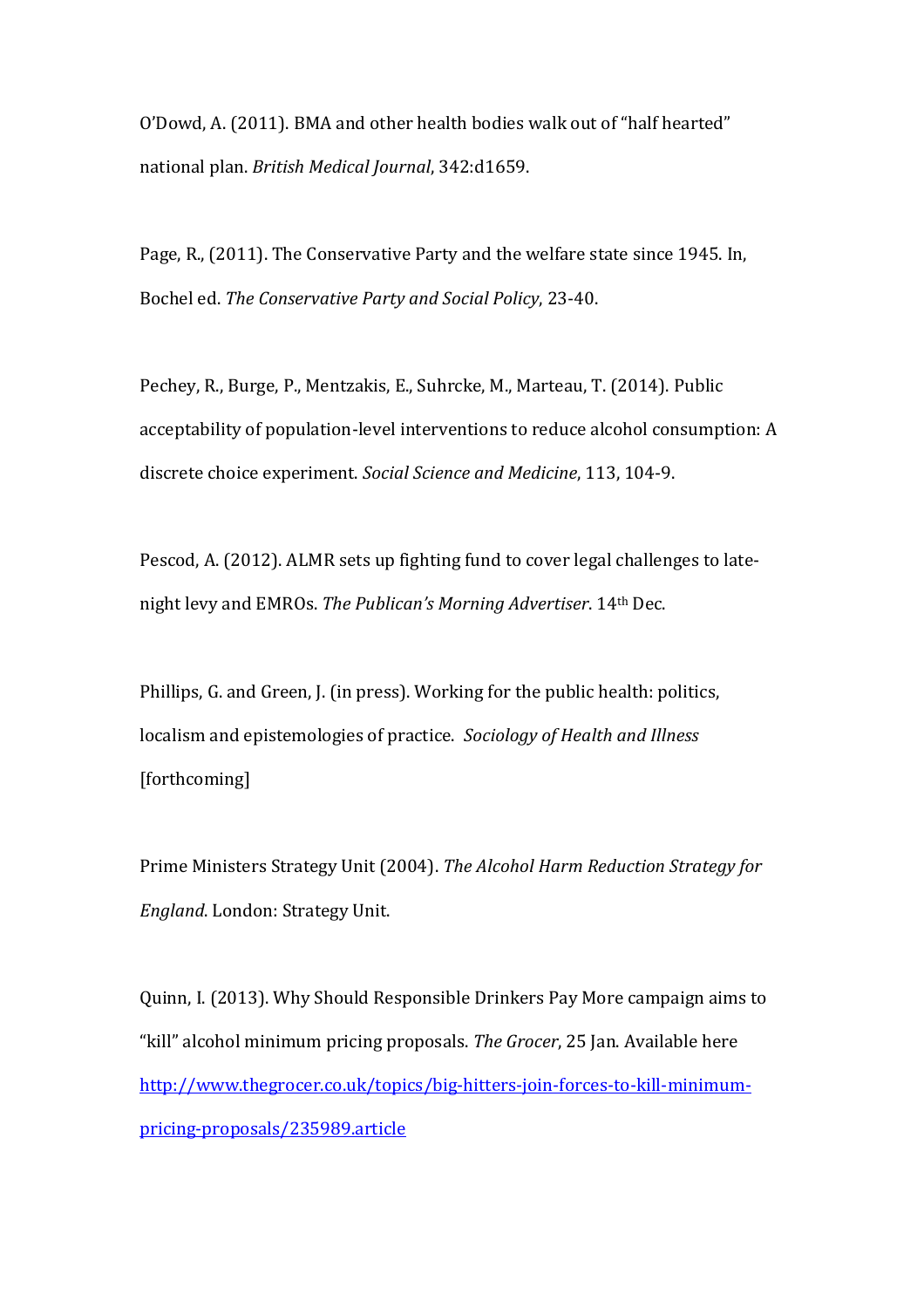Room, R. (2004). Disabling the public interest: Alcohol strategies and policies for England. *Addiction*, 99, 1083-9.

Scottish Government (2008). *Changing Scotland's relationship with alcohol: A discussion paper on our strategic approach*. Edinburgh: Scottish Government.

Scottish Health Action on Alcohol Problems (2007). *Alcohol: Price, Policy and Public Health*. Edinburgh: SHAAP.

Sheron, N., Chilcott, F., Matthews, L., Challoner, B., Thomas, M. (2014). Impact of minimum price per unit of alcohol on patients with liver disease in UK. *Clinical Medicine* 14.4, 1-7.

Slack, J, (2006). Binge Britain. *Daily Mail*, 4th August.

Smith, K. (2012). Capturing complex realities: Understanding efforts to achieve evidence-based policy and practice in public health. *Evidence and Policy*, 8.1, 57- 78

Smith, K. (2013). Institutional filters: The translation and recirculation of ideas about health inequalities within policy. *Policy and Politics*, 41.1, 81-100.

Snowden, P. (1908). *Socialism and the drink Question*. London: Independent Labour Party.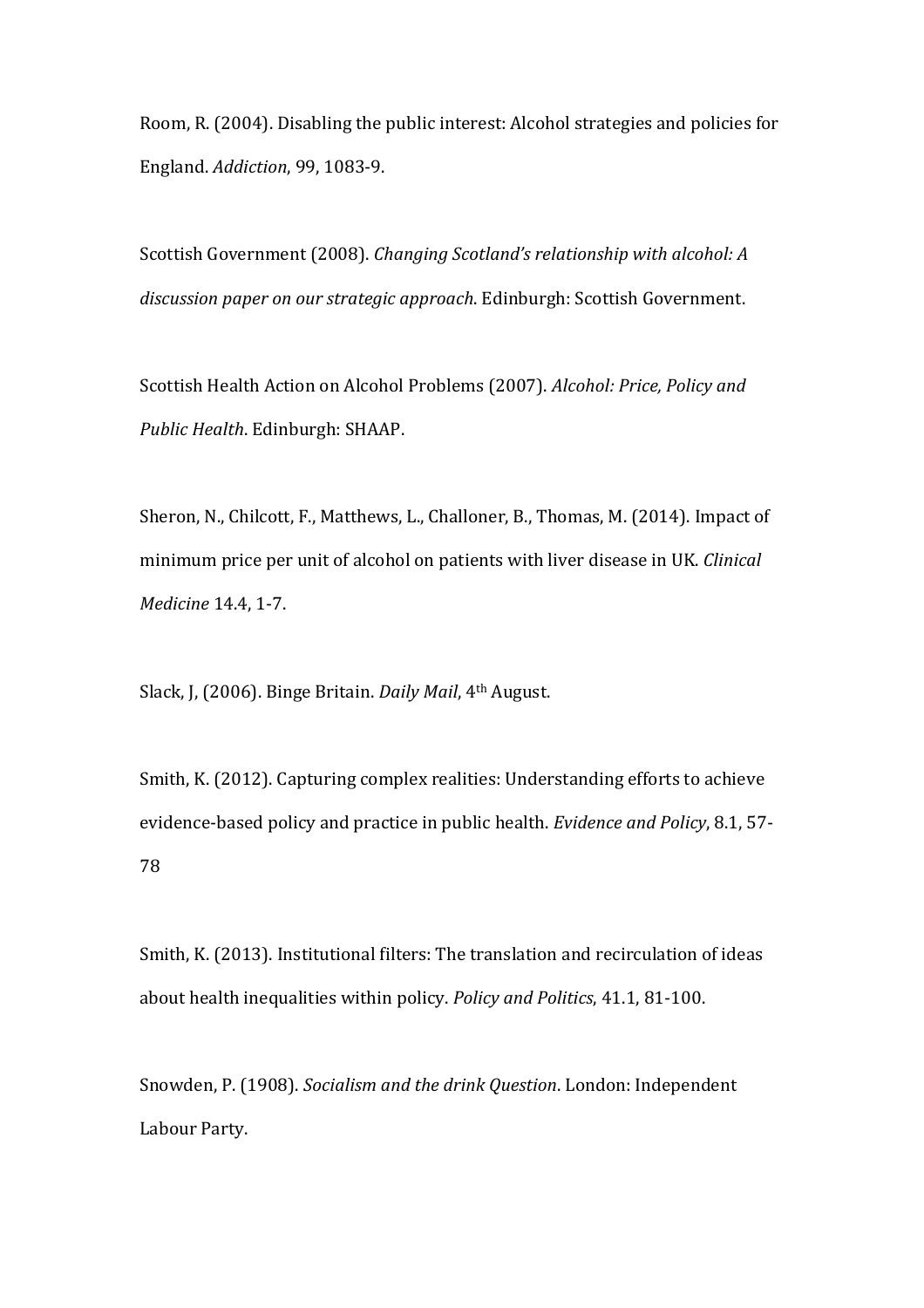Spicer, J., Thurman, C., Walters, J., and Ward, S. (2012). *Government Intervention in the Brewing Industry*. Basingstoke: Palgrave Macmillan.

Stevens, A. (2011). Telling policy stories: An ethnographic study of the use of evidence in policymaking in the UK. *Journal of Social Policy*, 40.2, 237-55.

Stockwell, T., Auld, M.C., Zhao, J. (2012) Does minimum unit pricing reduce alcohol consumption?: The experience of a Canadian province. *Addiction* 107.5, 912-20.

Thom, B. (1999). *Dealing With Drink: Alcohol and Social Policy from Treatment to Management*. London: Free Association.

Toner, P., Lloyd, C., Thom, B., MacGregor, S., Godfrey, C., Herring, R. and Tchilingirian, J. (2014). Perceptions on the role of evidence: An English alcohol policy case study. *Evidence and Policy*, 10.1, 93-112.

World Health Organisation (1995). *European Charter on Alcohol*. Copenhagen: WHO Regional Office for Europe.

WSTA (2013). Nationwide campaign launched today reveals major public opposition to government's plans to hike up alcohol prices [press release]. Available a[t http://www.wsta.co.uk/press/632-nationwide-campaign-launched](http://www.wsta.co.uk/press/632-nationwide-campaign-launched-today-reveals-major-public-opposition-to-government-s-plans-to-hike-up-alcohol-prices)[today-reveals-major-public-opposition-to-government-s-plans-to-hike-up](http://www.wsta.co.uk/press/632-nationwide-campaign-launched-today-reveals-major-public-opposition-to-government-s-plans-to-hike-up-alcohol-prices)[alcohol-prices](http://www.wsta.co.uk/press/632-nationwide-campaign-launched-today-reveals-major-public-opposition-to-government-s-plans-to-hike-up-alcohol-prices)